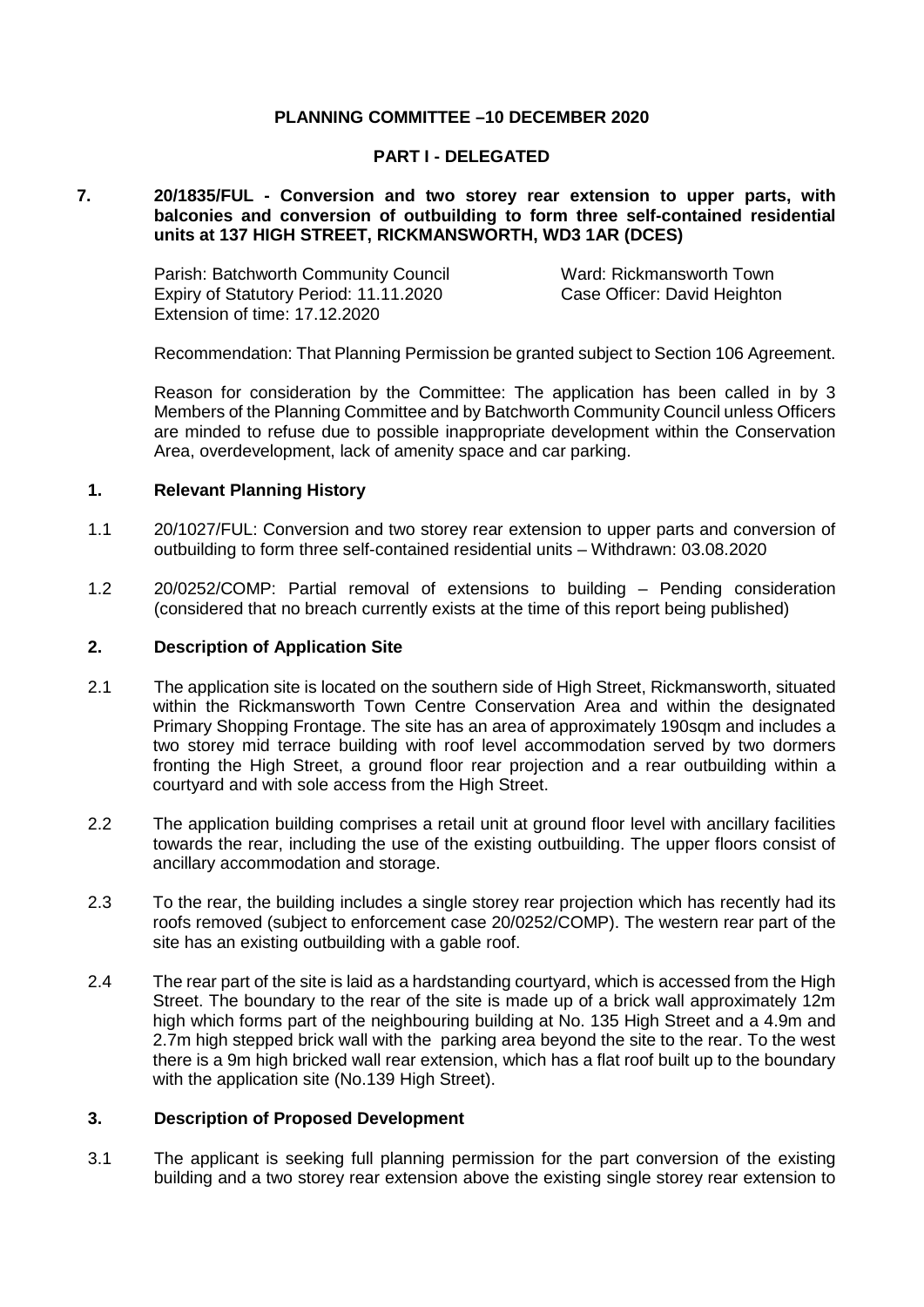create two new flats and the conversion of the existing outbuilding to form a further residential flat.

- 3.2 The alterations to the ground floor would incorporate part of the existing rear storage area into a bike and bin store. A further access door and extended staircase would be installed within the existing rear entrance into the building to enable access up to the proposed two residential units.
- 3.3 The existing ancillary retail space would be converted to provide two, two-bedroom selfcontained flats, one at first floor and one at second floor level with additional floorspace provided by the two storey rear extension. The extension would have a double pitched roof, which would be a maximum of 9.35m high (incorporates the existing ground floor element) and would be a maximum of 13.3m deep at roof level and 6.9m deep at first floor level and 4.3m at ground floor level.
- 3.4 Both proposed two bed flats would have similar layouts with the bedrooms and bathrooms facilities contained within the existing building and open plan living within the extension served by an oriel window within the western elevation (at first and second floor levels) and glazing at the rear. Each flat would benefit from a partially enclosed external balcony which would have a depth of 2m, measuring 5sqm in area with outlook towards the rear.
- 3.5 The converted outbuilding would provide a two bed flat set over two floors. A full length window would be inserted into the south elevation of the outbuilding with associated alterations to the eastern flank fenestration including the provision of two rooflights. A small private amenity space would be provided at the rear.
- 3.6 Due to the site constraints, no parking is to be provided.
- 3.7 Amended plans were sought during the application to reduce the depth of the two storey rear extension, alter the form of the balconies and reduce the rear fenestration. Further, in relation to the previous scheme, the number of bedrooms has been reduced from two, 3 bedrooms to two, 2 bedroom self-contained flats at first and second floor level and amenity space included for all three proposed units.

## **4. Consultation**

## 4.1 **Statutory Consultation**

# 4.1.1 Batchworth Community Council: [Object]

*Batchworth Community Council object to this application and request that it is called-in for decision by the District Council's Planning Committee unless the officers are minded to refuse. This is done on the following basis:-*

- *The proposed development will overlook neighbouring properties.*
- *The rights of access need to be resolved.*
- *The proposal appears to be over-development of the site.*
- *There are concerns about the proposals with regard to the former stable block.*
- *The proposal would be inappropriate development within the Conservation Area.*
- *There is a lack of sufficient car parking and amenity spaces for a potential maximum of 13 residents.*
- 4.1.2 National Grid: [Comments received]

*PLEASE NOTE – the below information is related to Low and Medium Pressure Assets. You may be contacted separately by our engineers regarding High/Intermediate Pressure Pipelines.*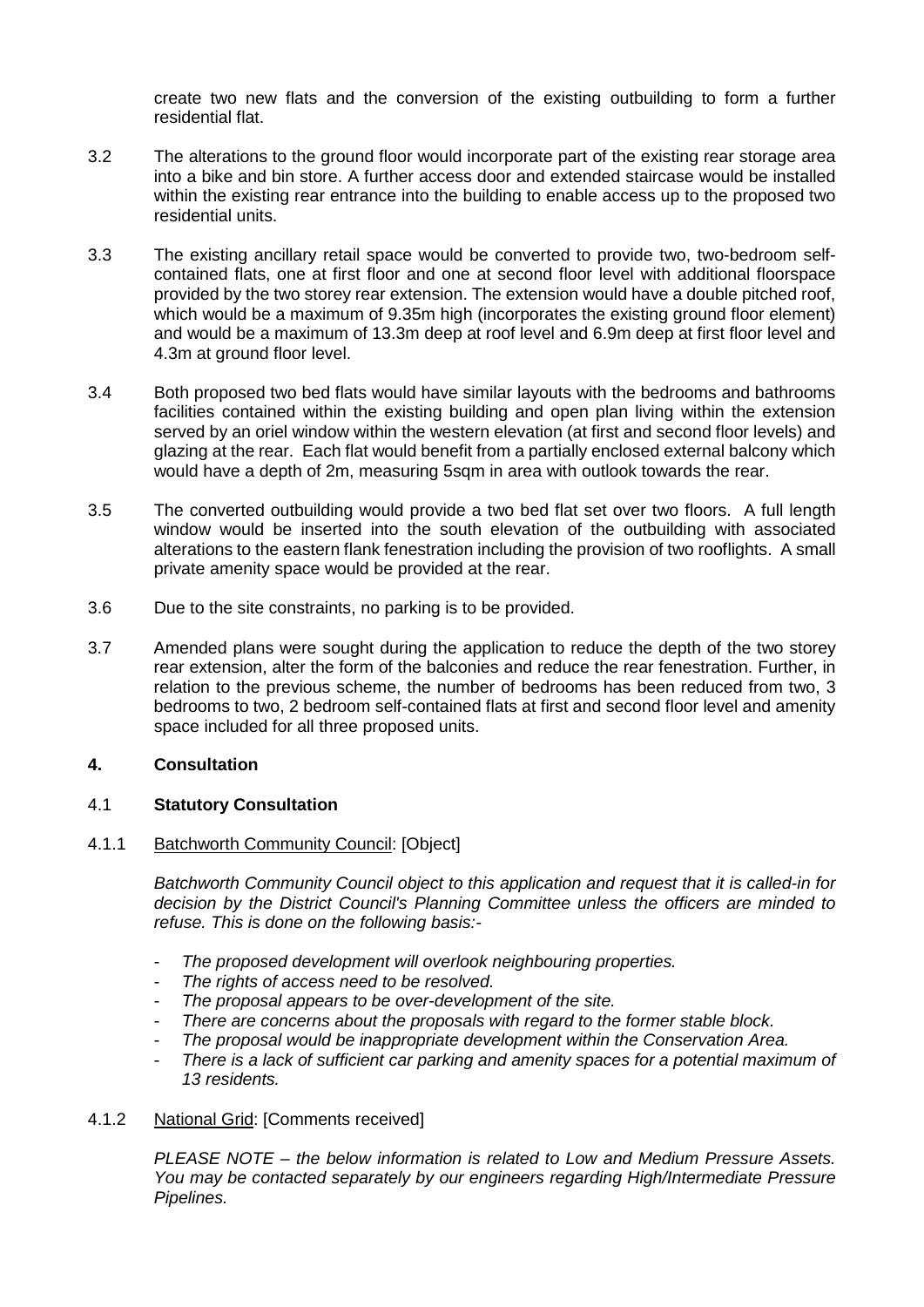*Considerations in relation to gas pipeline/s identified on site:* 

*Cadent have identified operational gas apparatus within the application site boundary. This may include a legal interest (easements or wayleaves) in the land which restricts activity in proximity to Cadent assets in private land. The Applicant must ensure that proposed works do not infringe on Cadent's legal rights and any details of such restrictions should be obtained from the landowner in the first instance.* 

*If buildings or structures are proposed directly above the gas apparatus then development should only take place following a diversion of this apparatus. The Applicant should contact Cadent's Plant Protection Team at the earliest opportunity to discuss proposed diversions of apparatus to avoid any unnecessary delays. If any construction traffic is likely to cross a Cadent pipeline then the Applicant must contact Cadent's Plant Protection Team to see if any protection measures are required.*

*All developers are required to contact Cadent's Plant Protection Team for approval before carrying out any works on site and ensuring requirements are adhered to.* 

*Email: [plantprotection@cadentgas.com](mailto:plantprotection@cadentgas.com) Tel: 0800 688 588*

### 4.1.3 Hertfordshire Archaeology: [No objection, subject to conditions]

*We note that the Heritage Statement which has been submitted by AB Heritage in support of this planning application has not consulted the Historic Environment Record. This is a minimum requirement of the NPPF (paragraph 189). Nevertheless the report does acknowledge the archaeological significance of 137 High Street and the potential for below ground archaeological remains at the site.* 

*This office was consulted on planning application 20/1027/FUL for a similar proposal. We made the following comments and they remain the same for this planning application:*

*From the information provided, the proposed development would involve comparatively significant alterations to a building within the Rickmansworth conservation area, and within Area of Archaeological Significance no. 12, as identified in the Local Plan.* 

*The structure to be altered appears from a superficial inspection to be of some age and of some heritage value. It is present on the 1839 Rickmansworth tithe map and may be depicted on Dury and Andrews 1766 map of Hertfordshire, although the scale makes it difficult to tell if it is the same structure.*

*We believe that the proposed development is such that it should be regarded as likely to have an impact on heritage assets of archaeological interest and we recommend that the following provisions be made, should you be minded to grant consent:*

*1. The archaeological building recording of the historic structures, prior to development commencing;* 

*2. the archaeological building recording of all interventions to the fabric of the building, including demolition, soft stripping etc., in areas where such works might reveal information relating to the development of the building, and for the purpose of recording any original historic features (etc.) that may be exposed;* 

*3. the archaeological monitoring of all groundworks related to the scheme, including for example ground reduction, foundation trenches, service trenches, grubbing out of foundations/removal of slab, and all other ground impact. This should include a contingency for preservation or further excavation of any remains encountered;*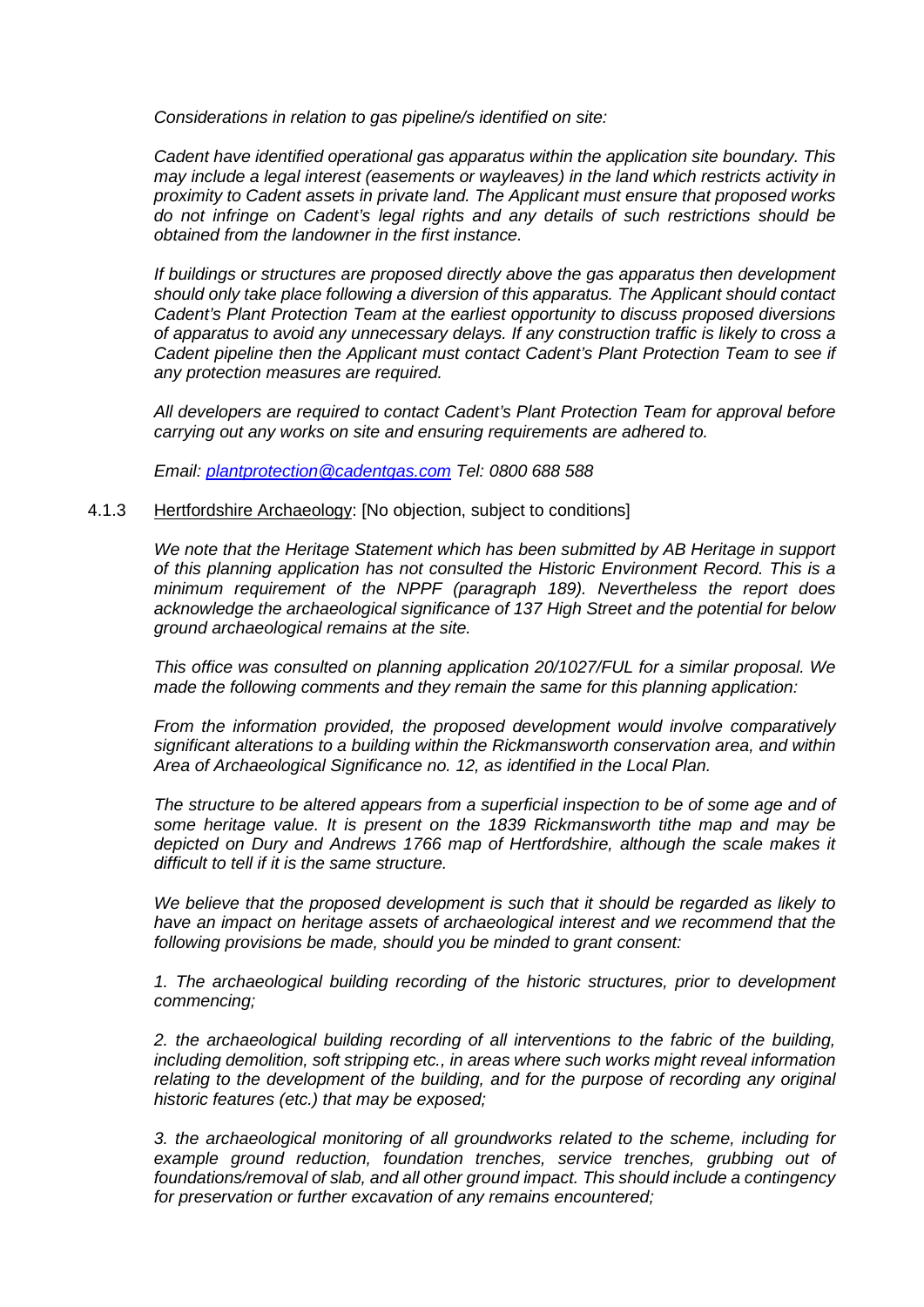*4. the analysis of the results of the archaeological work with provision for the subsequent production of a report and an archive, and the publication of the results;* 

*5. such other provisions as may be necessary to protect the archaeological interests of the site;* 

*We believe that these recommendations are both reasonable and necessary to provide properly for the likely archaeological implications of this development proposal. We further believe that these recommendations closely follow the policies included within Policy 16 (para. 199, etc.) of the National Planning Policy Framework. In this case three appropriately*  worded conditions on any planning consent would be sufficient to provide for the level of *investigation that this proposal warrants. We suggest the following wording:* 

*A No demolition/development shall take place/commence until an Archaeological Written Scheme of Investigation has been submitted to and approved by the local planning authority in writing. The scheme shall include an assessment of archaeological significance and research questions; and:* 

*1. The programme and methodology of site investigation and recording* 

*2. The programme for post investigation assessment* 

*3. Provision to be made for analysis of the site investigation and recording* 

*4. Provision to be made for publication and dissemination of the analysis and records of the site investigation* 

*5. Provision to be made for archive deposition of the analysis and records of the site investigation* 

*6. Nomination of a competent person or persons/organisation to undertake the works set out within the Archaeological Written Scheme of Investigation.* 

*B The demolition/development shall take place/commence in accordance with the programme of archaeological works set out in the Written Scheme of Investigation approved under condition (A)*

*C The development shall not be occupied/used until the site investigation and post investigation assessment has been completed in accordance with the programme set out in the Written Scheme of Investigation approved under condition (A) and the provision made for analysis and publication where appropriate.* 

*If planning consent is granted, we will be able to provide detailed advice concerning the requirements for the investigations, and to provide information on professionally accredited archaeological contractors who may be able to carry out the necessary work.*

## 4.1.4 Conservation Officer: [Object]

*137 High Street is located in the Rickmansworth Conservation Area and is a small, two storey Victorian property with attics and a shop front on the ground floor. A positive contributor to the conservation area, the property is considered to be a non-designated heritage asset due to its role in the historic development of the high street. The building has been previously extended to the rear, with a large single storey extension infilling part of the yard area. Within this yard is a small stable block which retains many original features.* 

*This application follows a pre-application (19/0491/PREAPP) and a formal application (20/1027/FUL) for a similar scheme which was subsequently withdrawn.* 

*There has been little improvement in this current scheme, and it will still result in the substantial increase in massing of the property, undermining and detracting from a property that makes a positive contribution to the area.*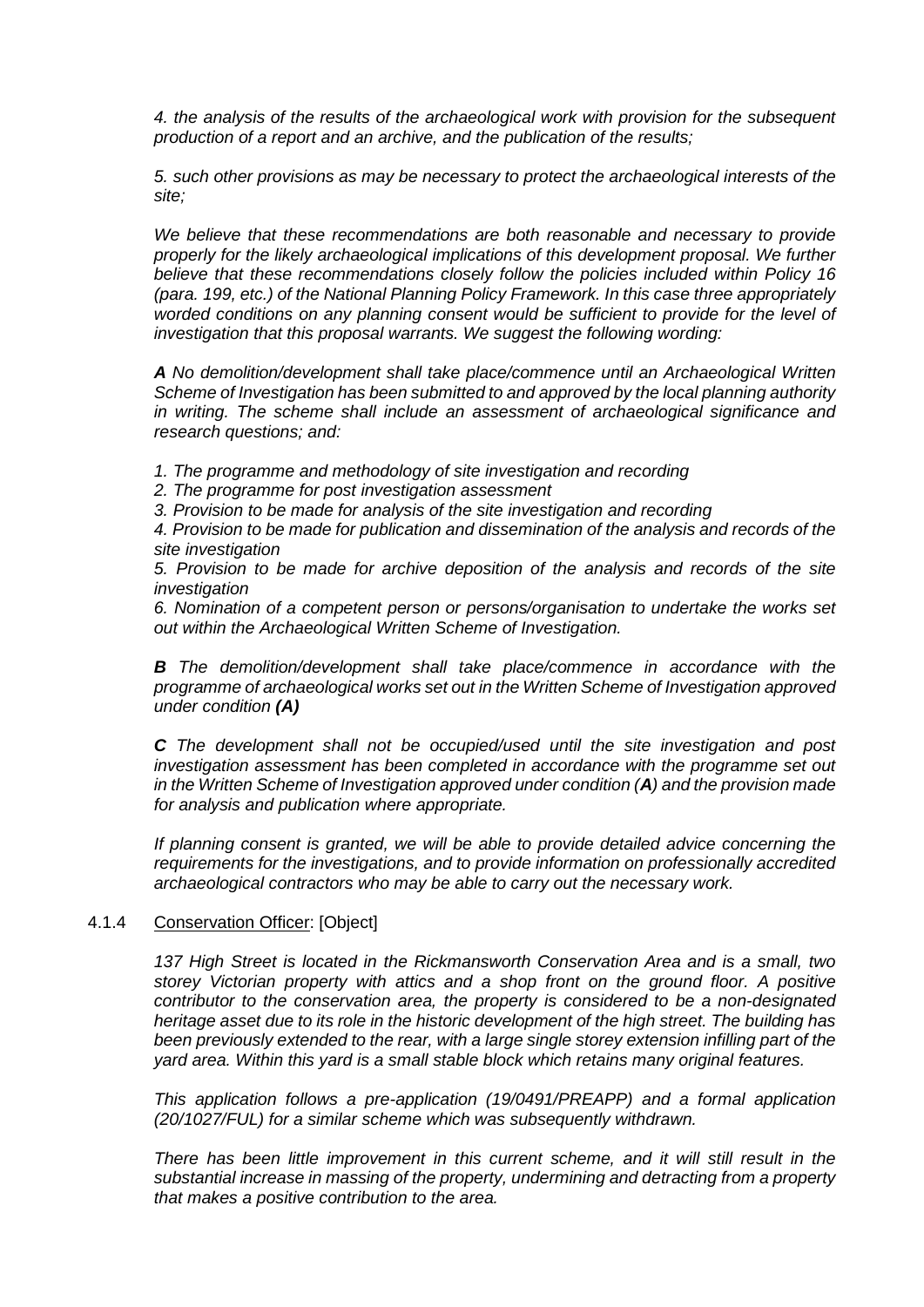*There have been minor changes to the fenestration which is not considered to go far enough to address previous concerns. A heritage statement has also now been provided.* 

*The heritage statement states: The proposed development seeks to demolish the south facing pitch of the existing slate roof covering and timbers of the rear extension to 137 High Street (catslide). This will also include the demolition of a small proportion of the oldest part of the roof covering and supporting timbers. This section of the roof has been identified as the oldest part and therefore its removal is considered wholly unacceptable. The catslide*  roof is one of the only remaining original roofs within the High Street and its loss will result *in the substantial loss of historic fabric. Thus, not only diminishing the significance of the non-designated heritage asset but also causing harm to the significance of the Conservation Area.* 

*Previous advice stated: The fenestration and balcony detailing of the proposal is inappropriate and unsympathetic, not reflecting the historic subservient nature of the rear of a building. Rear elevations are typically less fussy and simpler in their detailing than the principal elevation fronting the High Street and I would expect any alterations to reflect the existing hierarchy of the elevations. The modern oriel windows to the second and third floor side elevation would be an incongruous feature within the Conservation Area.* 

*The heritage statement acknowledges this by stating: Given that the north elevation is*  recognised as the principal façade the proposed rear treatments would challenge the *dominance of the street front elevation – in effect shifting focus to the rear of No.137 High Street. The treatment of the rear elevation is not considered appropriate for the reasons stated above and all previous advice remains relevant.* 

*Pre application advice stated: The yard to the rear of the property is significant due to the presence of the stable block and any development of the site should incorporate elements of existing architectural features into its design. Back-land or yard development is typically ancillary in function to the host building, therefore introducing a high number of residential units into this area would diminish the significance of the host property. Any redevelopment should therefore seek to be bespoke to the location, maintaining as much of the historic sense of place and the conservation area as possible, being low in height and subordinate to the surrounding buildings. Given there has been little reduction to the massing of the rear extension all previous advice remains relevant.* 

*The heritage statement identifies less than substantial harm to the significance of the Conservation Area as well as the non-designated heritage asset and highlights similar concerns.* 

*Given the sensitivities of the site a bespoke approach is required, which has not been realised in this application. I recommend more thought is given to the significance of the site in order better reveal and enhance its significance as per paragraph 200.* 

*For the reasons states above, I would strongly object to this proposal. This proposal would cause 'less than substantial harm' to the significance of the Conservation Area (a designated heritage asset) as per paragraph 196 of the NPPF and cause harm to No.137 High Street, including unsympathetic alteration of associated outbuildings (non-designated heritage assets), therefore, paragraph 197 is also relevant. 'Great weight' should be given to the heritage asset's conservation as per paragraph 193. The proposed development does not enhance or better reveal the significance of the Conservation Area (paragraph 200) and neither preserves nor enhances its character or appearance as per Section 72 of the Planning (Listed Buildings and Conservation Areas) Act 1990.*

• Following receipt of revised drawings, further comments have been received from the conservation officer: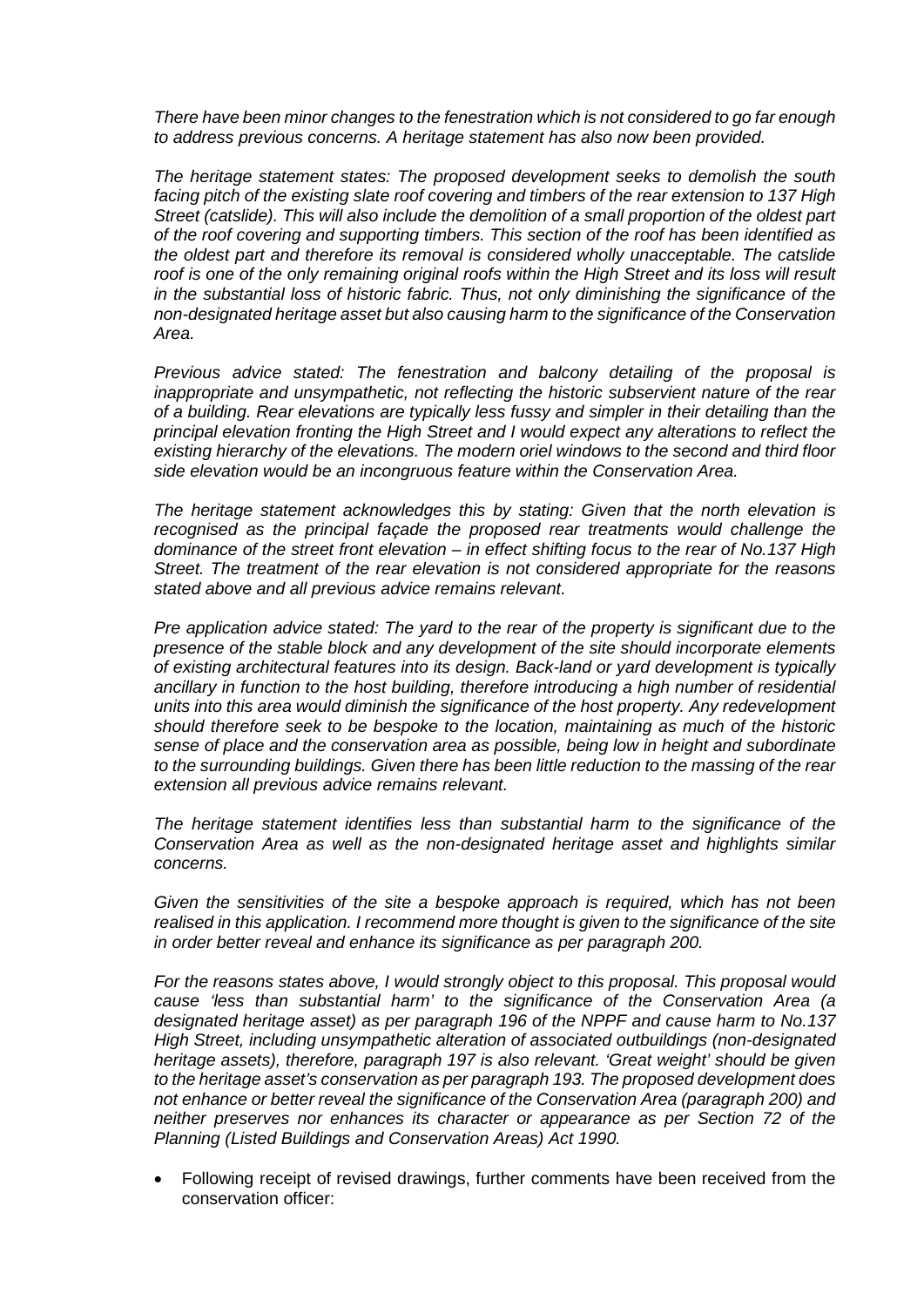*The proposed changes (namely to the floor plan and the recessed balconies) do not go far enough to address previous heritage concerns. My comments relating to the disproportionate scale of the extension, the loss of the catslide roof remain relevant. I would still identify the proposal to cause 'less than substantial harm' to the significance of the Conservation Area as per para. 196 of the NPPF. Additionally, the property has been identified as a non-designated heritage asset making para. 197 also relevant.* 

*Notwithstanding the above, I acknowledge that there may be other material considerations which are deemed to outweigh the heritage harm and therefore would request conditions are imposed relating to the detail of the windows and doors as well as external materials. The proposed fenestration to the rear of the property is very industrial, which is not*  appropriate to the context of the Conservation Area. There is a preference for the *fenestration to reflect a more vernacular style. The design and access statement, states: A more vernacular approach was chosen replicating the existing materials in the local area. Precedents were reviewed for brickwork detailing which were incorporated into the next iteration. The design uses features from the surrounding area such as simple fenestration and red brickwork used in a simple manner which reinforces the rear elevations as subservient to the High Street elevation. However, the large industrial style glazing would be quite prominent, and contextually not in keeping with the area's character and does not reflect the residential use of this property.* 

*Due to the concerns regarding the fenestration design, a condition which reads similar to the following might be appropriate: Notwithstanding the approved drawings [proposed elevation drawing numbers] additional detailed drawings of the new windows, doors and rooflights in section and elevation, at a scale between 1:1 and 1:20 as appropriate, shall be submitted to and approved in writing by the local planning authority prior to their first installation on site.*

*However, if this condition is considered to be unreasonable in potentially altering the approved drawings too dramatically, then it may be deemed more appropriate to remove the reference to 'notwithstanding the approved drawings'.* 

## **4.2 Public/Neighbour Consultation**

4.2.1 Site Notice: Posted - 03.10.2020 Expired - 24.10.2020

Press Notice: Published - 25.09.2020 Expired - 16.10.2020

- 4.2.2 Number consulted: 17
- 4.2.3 No responses received: 7
- 4.2.4 Summary of Responses:
	- Adversely affects Conservation Area
	- Overdevelopment
	- **Overshadowing**
	- Overlooking
	- Access issue
	- Additional traffic
	- Additional noise
	- Substantial loss of historic fabric
	- No parking provision
	- No access rights
	- **Security**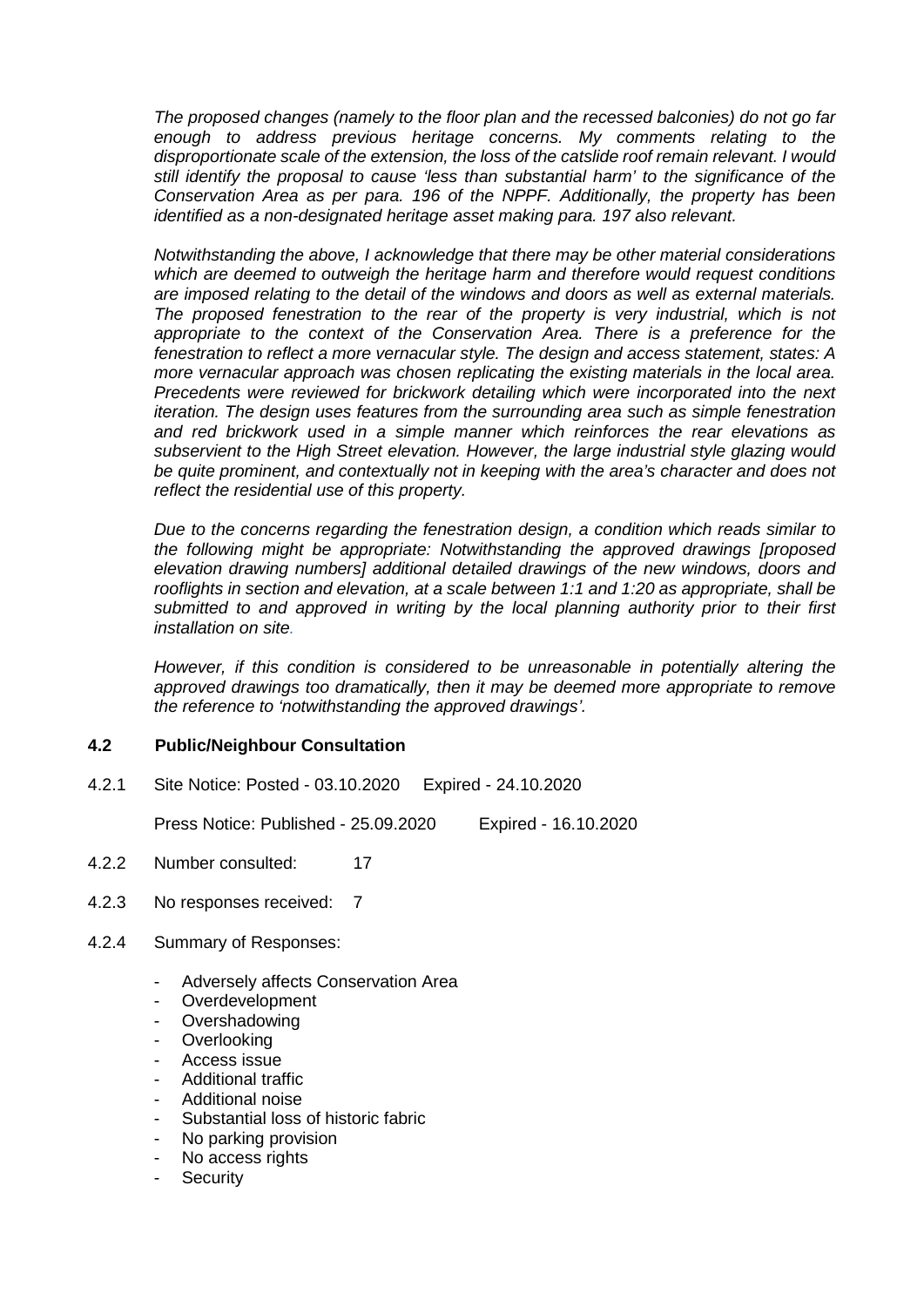## **Officer comment:**

All material planning considerations are outlined within the relevant analysis section below.

Access rights are a civil matter, although given it would be fundamental to the development a condition has been recommended.

### **5. Reason for Delay**

5.1 Committee cycle.

### **6. Relevant Planning Policy, Guidance and Legislation**

#### 6.1 National Planning Policy Framework and National Planning Practice Guidance

In 2019 the new National Planning Policy Framework was published. This is read alongside the National Planning Practice Guidance (NPPG). The determination of planning applications is made mindful of Central Government advice and the Local Plan for the area. It is recognised that Local Planning Authorities must determine applications in accordance with the statutory Development Plan, unless material considerations indicate otherwise, and that the planning system does not exist to protect the private interests of one person against another. The NPPF is clear that "existing policies should not be considered out-of-date simply because they were adopted or made prior to the publication of this Framework. Due weight should be given to them, according to their degree of consistency with this Framework".

The NPPF states that 'good design is a key aspect of sustainable development, creates better places in which to live and work and helps make development acceptable to communities'. The NPPF retains a presumption in favour of sustainable development. This applies unless any adverse impacts of a development would 'significantly and demonstrably' outweigh the benefits.

#### 6.2 The Three Rivers Local Plan

The application has been considered against the policies of the Local Plan, including the Core Strategy (adopted October 2011), the Development Management Policies Local Development Document (adopted July 2013) and the Site Allocations Local Development Document (adopted November 2014) as well as government guidance. The policies of Three Rivers District Council reflect the content of the NPPF.

The Core Strategy was adopted on 17 October 2011 having been through a full public participation process and Examination in Public. Relevant policies include Policies PSP1, CP1, CP2, CP3, CP4, CP8, CP9, CP10 and CP12.

The Development Management Policies Local Development Document (DMLDD) was adopted on 26 July 2013 after the Inspector concluded that it was sound following Examination in Public which took place in March 2013. Relevant policies include DM1, DM3, DM4, DM6, DM10, DM13 and Appendices 2 and 5.

The Site Allocations Local Development Document (SALDD) was adopted on 25 November 2014 having been through a full public participation process and Examination in Public. Policies SA1 is relevant.

### 6.3 Other

The Localism Act received Royal Assent on 15 November 2011. The growth and Infrastructure Act achieved Royal Assent on 25 April 2013.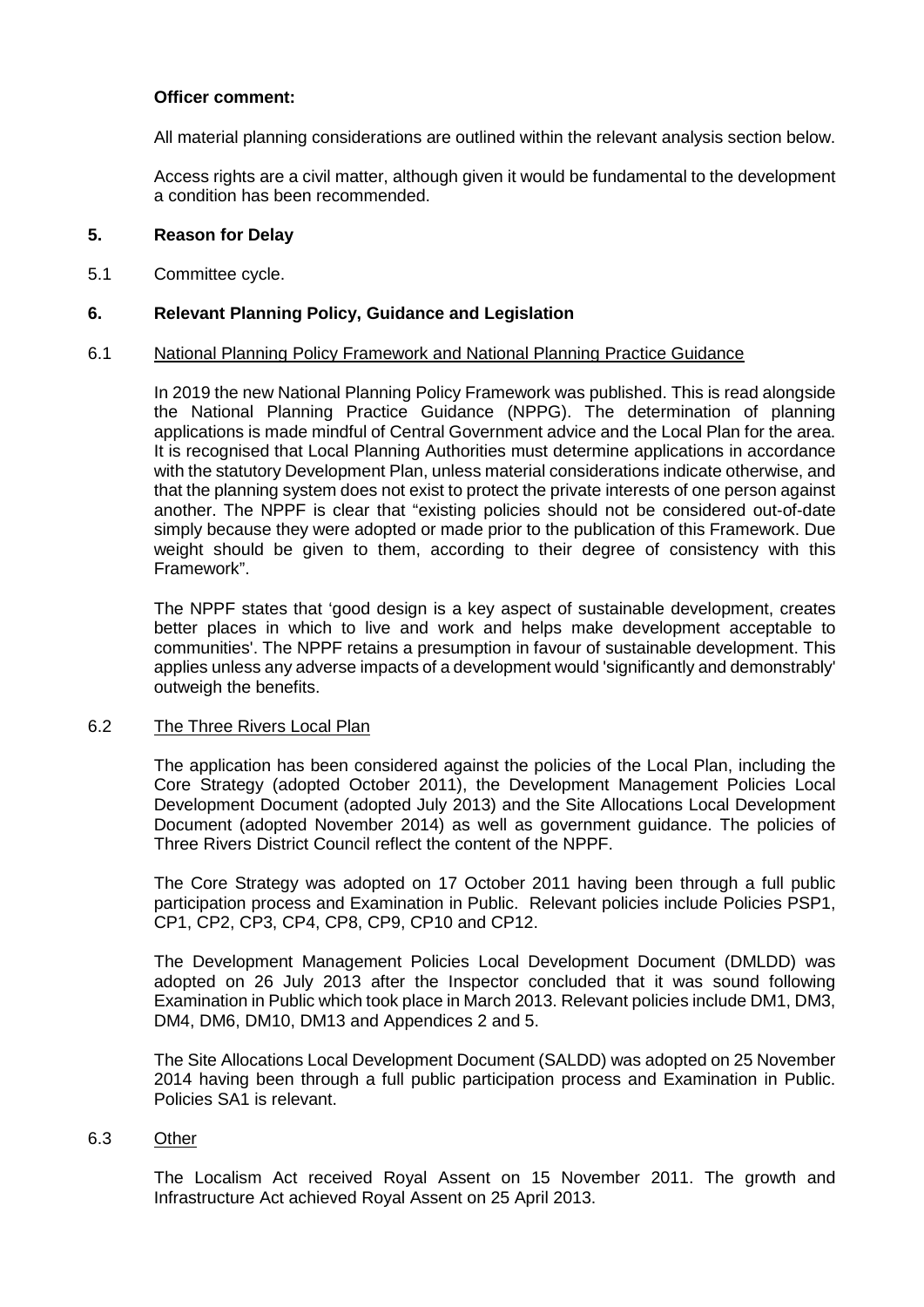The Wildlife and Countryside Act 1981 (as amended), the Conservation of Habitats and Species Regulations 2010, the Natural Environment and Rural Communities Act 2006 and the Habitat Regulations 1994 may also be relevant.

Rickmansworth Conservation Area Appraisal and Character Assessment (1993).

Affordable Housing Supplementary Planning Document (adopted June 2011).

The Community Infrastructure Levy (CIL) Charging Schedule (adopted February 2015).

# **7. Planning Analysis**

- 7.1 Principle of Development
- 7.1.1 The proposed development would result in a net gain of three self-contained residential units on the site. The site is not identified as a housing site in the Site Allocations Document. However, as advised in this document where a site is not identified, it may still come forward through the planning application process where it will be tested in accordance with the relevant national and local policies.
- 7.1.2 Core Strategy Policy CP2 advises that in assessing applications for development not identified as part of the District's housing land supply, including windfall sites, applications will be considered on a case by case basis having regard to:

i. The location of the proposed development, taking into account the Spatial Strategy ii.The sustainability of the development and its contribution to meeting local housing needs iii. Infrastructure requirements and the impact on the delivery of allocated housing sites iv. Monitoring information relating to housing supply and the Three Rivers housing targets.

- 7.1.3 The application site is within Rickmansworth which is identified as the Principal Town in the Core Strategy. The Spatial Strategy of the Core Strategy advises that some new development will take place on previously developed land and appropriate infilling opportunities within the Principal Town. Policy PSP1 states that Rickmansworth will provide approximately 15% of the District's Housing requirements over the plan period.
- 7.1.4 The proposed self-contained units would be located on previously developed land and would be within a sustainable town centre location. Given the location of the site within the Principal Town which incorporates a mix of commercial and residential uses, there is no in principle objection to residential development on the site in accordance with Policy CP2 of the Core Strategy, subject to consideration against all material planning considerations as discussed below.

## 7.2 Housing Mix

7.2.1 Policy CP3 of the Core Strategy relates to density and states that in order to meet future housing needs in Three Rivers, the overall housing requirement will need to be provided as a range of housing types and sizes. The Strategic Housing Market Assessment advised that the need in the District to 2021 is for:

1 bedroom 7.7% of dwellings 2 bedrooms 27.8% of dwellings 3 bedrooms 41.5% of dwellings 4+ bedrooms 23.0% of dwellings

7.2.2 The proposed development fails to accord with the above. The development would provide 3 x 2 bedroom units (100%). However, given the town centre location and the size of the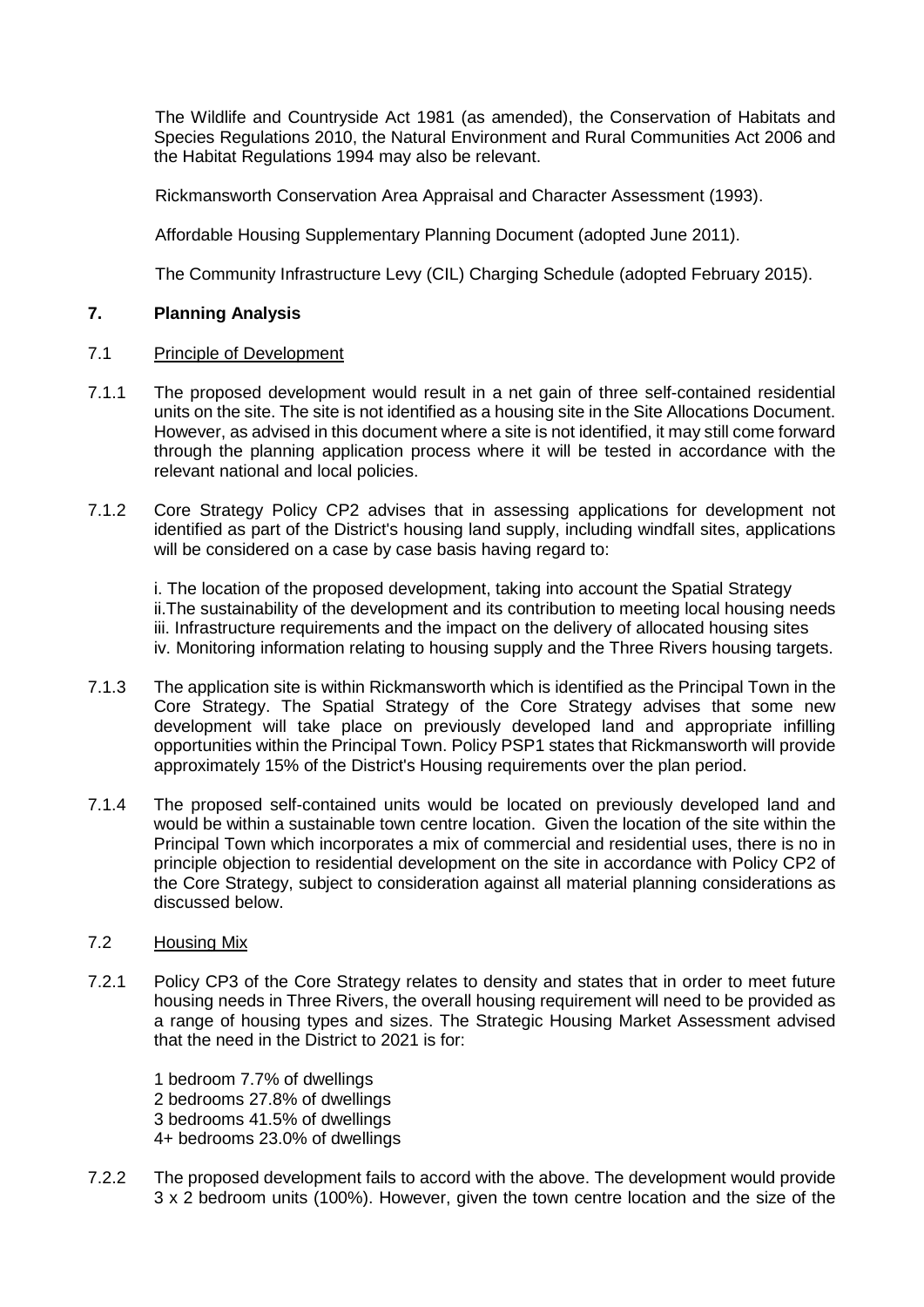units are considered acceptable and it is not considered that a development of this form would prejudice the ability of the Council to deliver housing targets. The proposed development is therefore considered acceptable and in accordance with Policy CP3 of the Core Strategy (adopted October 2011).

## 7.3 Affordable Housing

- 7.3.1 In view of the identified pressing need for affordable housing in the District, Policy CP4 of the Core Strategy seeks provision of around 45% of all new housing as affordable housing and requires development resulting in a net gain of one or more dwellings to contribute to the provision of affordable housing. Developments resulting in a net gain of between one and nine dwellings may meet the requirement to provide affordable housing through a financial contribution. Details of the calculation of financial contributions in lieu of on-site provision of affordable housing are set out in the Affordable Housing Supplementary Planning Document. The proposed development would result in a net gain of two dwellings as such a monetary contribution would be required to be sought unless viability demonstrates otherwise.
- 7.3.2 In November 2014, the Minister of State for Housing and Planning issued a Written Ministerial Statement (WMS) setting out changes to national planning policy. The WMS stated that financial contributions towards affordable housing should no longer be sought on sites of 10 units or less and which have a maximum combined gross floor area of 1,000sqm. National Planning Practice Guidance (NPPG) was amended to reflect this. However on 31 July 2015 the High Court held (West Berkshire Council v SSCLG [2015]) that the policy expressed through the WMS was unlawful and the NPPG was changed to reflect this. On 11 May 2016 the Court of Appeal reversed the High Court decision. The NPPG was subsequently amended to reflect the WMS on 19 May 2016.
- 7.3.3 In light of the above developments, between November 2014 and August 2015 and May 2016 and 1 September 2017 the Council gave greater weight to the WMS policy and associated NPPG guidance in it than to adopted Policy CP4 of its Core Strategy in respect of development proposals for 10 dwellings or less and which had a maximum combined gross floor area of 1000 square metres. However, having undertaken an analysis of up to date evidence of housing needs (**The Needs Analysis**), officers advised in 2017 that when considering the weight to be given to the WMS in the context of breaches of the adopted development plan policy, the local evidence of housing need contained in the Needs Analysis should generally be given greater weight. On 1 September 2017 the Council resolved to have regard to the Needs Analysis as a consideration of significant weight when considering the relationship between Policy CP4 and the WMS for the purposes of Section 70(2) Town and Country Planning Act 1990 and Section 38(6) Planning and Compulsory Purchase Act 2004 in respect of development proposals of 10 dwellings or less.
- 7.3.4 On 24 July 2018 a new version of the National Planning Policy Framework (the Framework) was published with immediate effect for development management purposes. Paragraph 63 of the Framework advises that *"Provision of affordable housing should not be sought for residential developments that are not major developments, other than in designated rural areas (where policies may set out a lower threshold of 5 units or fewer)."* Annex 2 of the NPPF defines *"major development"* as *"for housing, development where 10 or more homes will be provided, or the site has an area of 0.5 hectares or more."*
- 7.3.5 The Council's current affordable housing policy is set out in Policy CP4 of the Core Strategy (adopted in October 2011) and establishes that:
	- a) "All new development resulting in a net gain of one or more dwellings will be expected to contribute to the provision of affordable housing."
	- e) "In most cases require affordable housing provision to be made on site, but in relation to small sites delivering between one and nine dwellings, consider the use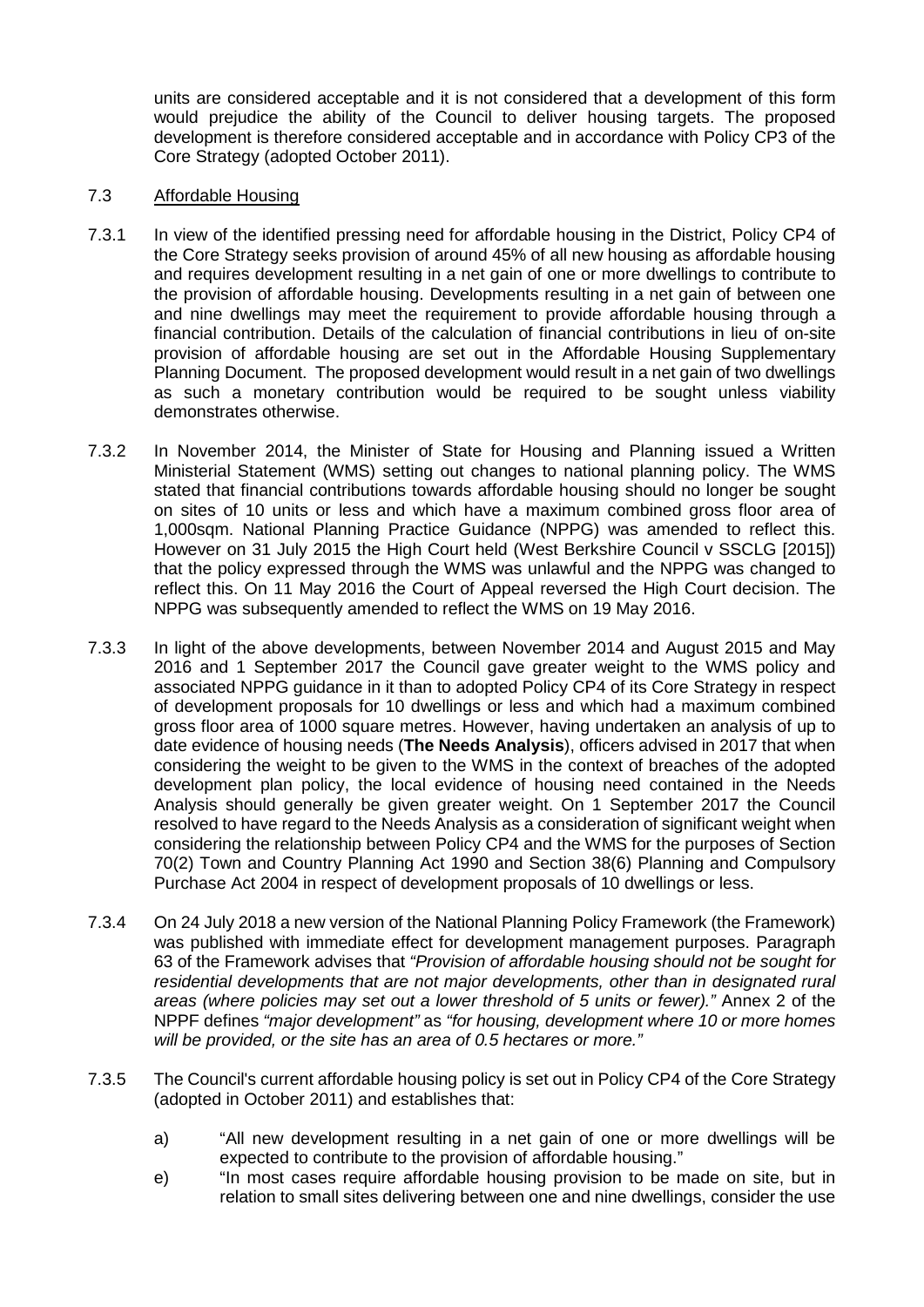of commuted payments towards provision off site. Such payments will be broadly equivalent in value to on-site provision but may vary depending on site circumstances and viability."

- 7.3.6 The supporting text to Policy CP4 summarises the justification for it:
	- Average house prices in Three Rivers are some of the highest in the country outside of London. As a result, many local people have difficulty accessing housing on the open market.
	- A Housing Needs Study estimated that 429 affordable dwellings would be needed each year to satisfy need. Such provision would exceed the total number of all housing types provided in the District in any year.
	- The 2010 Strategic Market Housing Assessment (SMHA) found that the requirement for affordable housing in and around the Three Rivers area remains exceptionally high.
	- In order to completely satisfy affordable housing requirements, **all** future housing in the district to 2021 would need to be affordable.
- 7.3.7 This policy remains the legal starting point for the consideration of planning applications under Section 38(6) PCPA 2004, which requires that the Council determines applications in accordance with the adopted development plan unless material considerations indicate otherwise. Revised NPPF 63 is a material consideration. The weight to be given to it is a matter for the decision maker when determining each planning application. This note explains the advice from the Head of Planning Policy & Projects and Head of Regulatory Services on the weight that they recommend should be given to NPPF 63 for these purposes in light of the Needs Analysis.
- 7.3.8 Since the adoption of its Core Strategy in 2011, Three Rivers has received small site affordable housing contributions amounting to over **£2.1 million**. Utilising those monies, development is currently underway which will deliver 21 units of affordable housing, with the remaining monies utilised as a contribution towards the delivery of a further 17 affordable dwellings. It is clear that Three Rivers' policy has already delivered a significant contribution towards the delivery of much needed affordable housing in the district.
- 7.3.9 In addition to the £2.1 million already received, small scale (1-9 unit) schemes have secured to date a further £[1](#page-9-0).3million to £2.9 million<sup>1</sup> of affordable housing contributions in respect of unimplemented but current planning permissions. All of those schemes were agreed to be viable with those sums secured. The Council has several large scale future residential developments planned which will aim to deliver substantial quantities of further affordable housing in the District in the medium term future, utilising those additional affordable housing contributions as and when they are received.
- 7.3.10 Policy CP4 makes it clear that a requirement for a scheme to contribute towards the provision of affordable housing is subject to viability considerations and is therefore consistent with paragraph 122 of the Framework. The application of CP4, which includes this in built viability allowance, cannot properly be said to be a barrier to delivery. Indeed between October 2011 and March 2019 198 planning permissions were granted for minor residential developments which contribute a net dwelling gain. Of those only 18 have been permitted to lapse which is only 9% of all such schemes.

<span id="page-9-0"></span> <sup>1</sup> Sums payable will be subject to indexation in most cases from June 2011 which will not be calculable until the date of payment. The headline sums will therefore increase. The quoted upper limit includes a policy compliant contribution of £1,341,250.00 which relates to a minor development PP subject to a late stage viability review mechanism. The AHC, whilst capped at this figure, will only be known once viability is re-run at occupation when actual build costs and realised sales values are understood. The contribution paid could therefore be substantially less than the policy compliant sum referred to above, hence the range specified.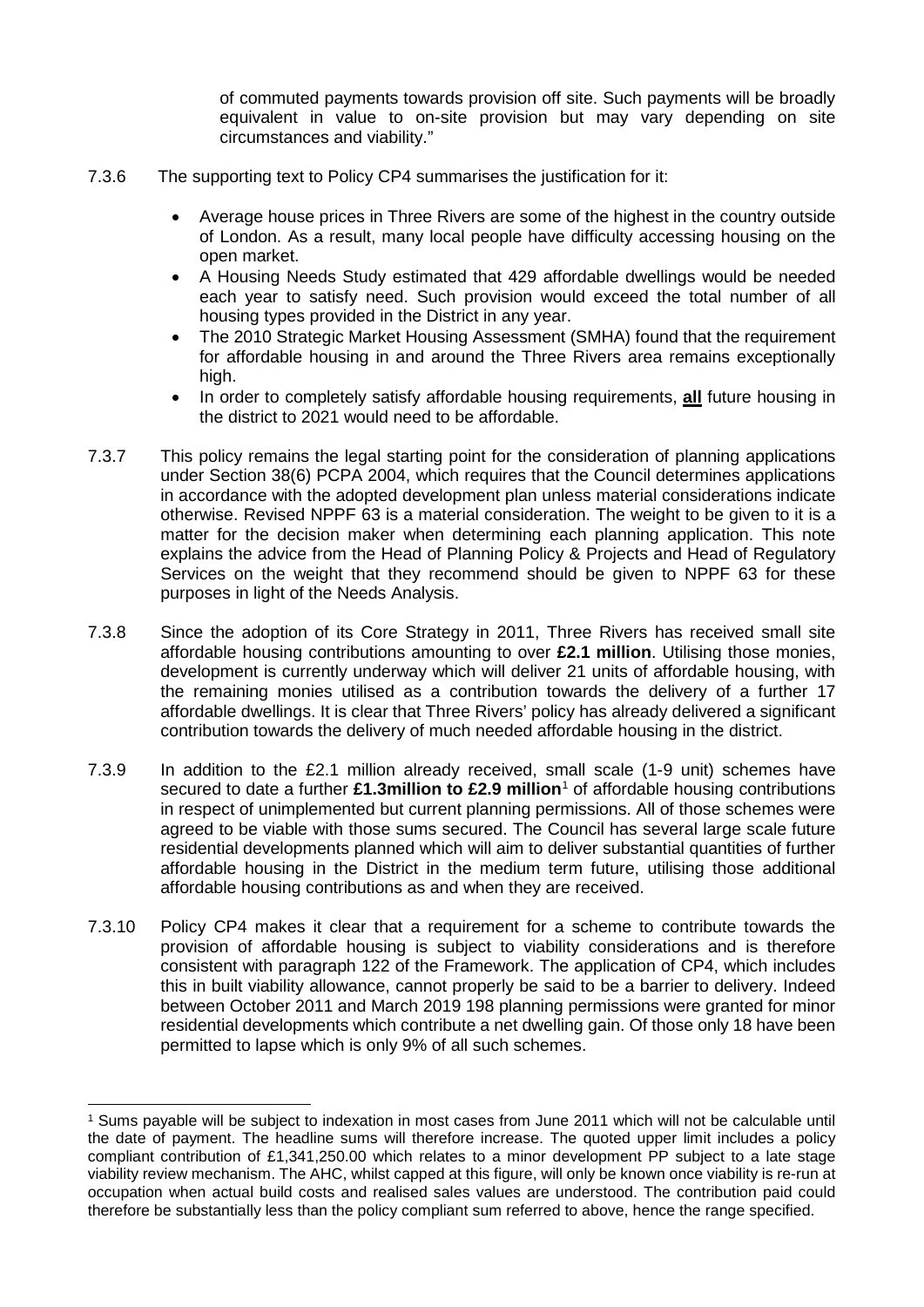7.3.11 Current evidence of housing need in the District is noted below at 7.2.19 to 7.2.30. It confirms that the needs underlying the adopted development plan policy remain pressing.

## **Importance of Small Sites to Three Rivers**

- 7.3.12 It is important to acknowledge the percentage of residential development schemes which tend to come forward in the District which propose the delivery of less than 10 dwellings: between 1 May 2016 and 12 April 2017 for instance, seventy nine planning applications for residential development involving a net gain of dwellings were determined by the Council. Of those, forty seven applications (60%) were for schemes which proposed a net gain of 1-9 units. Having a large number of small sites is an inevitable consequence of the District being contained within the Metropolitan Green Belt. The contribution to both market housing supply and affordable housing supply are therefore both material to overall identified needs and adopted development plan objectives. This is dealt with in more detail below.
- 7.3.13 If the weight to be given to the Framework is greater than the adopted development plan, this large proportion of Three Rivers' expected new housing delivery will contribute nothing towards affordable housing. This would compromise Three Rivers' ability to deliver its objectively assessed need for affordable housing.

## **Development Plan Policies and the WMS**

- 7.3.14 The content of the Framework is a material consideration in any planning decision, and one which the decision making authority must weigh against the development plan as the starting point under section 38(6) of the 2004 Planning and Compulsory Purchase Act. The correct approach is to:
	- Consider the starting point under the development plan policies
	- Have regard to the Framework and its objectives if those development plan policies would be breached – it is officers' view that the Framework should be given considerable weight as a statement of national policy post-dating the Core Strategy
	- Consider up to date evidence on housing needs
	- Consider whether the Framework should outweigh the weight to be given to the local evidence of affordable housing need and the breach of the adopted development plan policy.
- 7.3.15 This approach reflects the Court of Appeal's judgment in West Berkshire, which held that whilst the government, whether central or local, could state policy "rules" absolutely, decision makers must consider them without treating them as absolute: their discretion to weigh material considerations in the balance and do something different cannot be fettered by policy:

#### *"the exercise of public discretionary power requires the decision maker to bring his mind to bear on every case; they cannot blindly follow a pre-existing policy without considering anything said to persuade him that the case in hand is an exception"*

7.3.16 At paragraph 26 of the judgment, the court cited statements made to the High Court on behalf of the Secretary of State, describing those as being "no more than a conventional description of the law's treatment of the Secretary of State's policy in the decision making process":

*"As a matter of law the new national policy is only one of the matters which has to be considered under sec 70(2) and sec 38(6) when determining planning applications... in the determination of planning applications the effect of the new national policy is that although it would normally be inappropriate to require any affordable housing or social infrastructure contributions on sites below the threshold*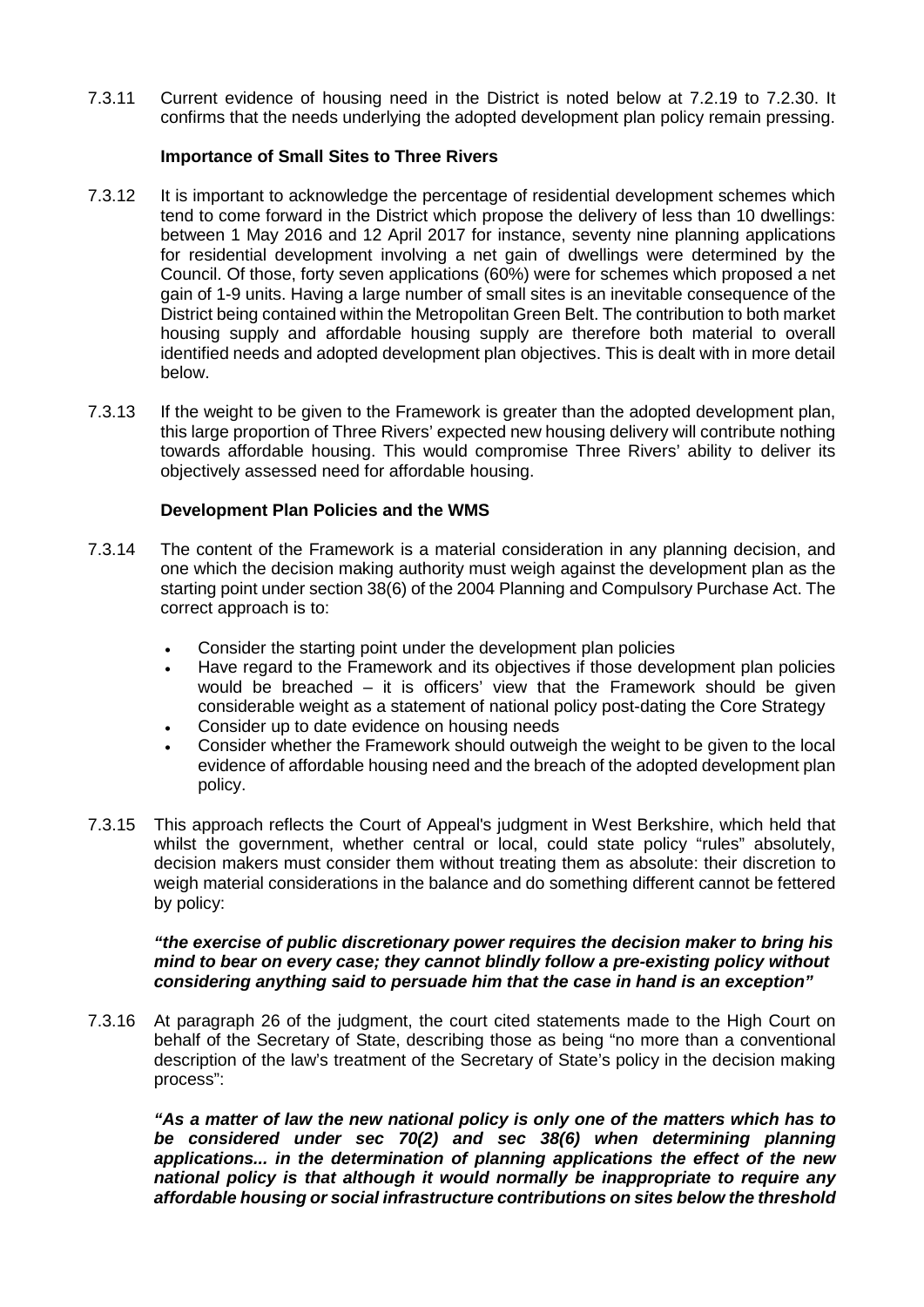### *stated, local circumstances may justify lower (or no) thresholds as an exception to the national policy. It would then be a matter for the decision maker to decide how much weight to give to lower thresholds justified by local circumstances as compared with the new national policy"*

- 7.3.17 As confirmed by the Court of Appeal decision in the West Berkshire case, whilst the WMS, and now the Framework, is clear with regard to the Government's intentions on planning obligations in relation to small sites, the weight to attach to a development plan policy is a matter of discretion for the decision taker. Policies should not be applied rigidly or exclusively when material considerations may indicate an exception may be necessary.
- 7.3.18 In determining an appeal in Elmbridge, Surrey in August 2016 (appeal reference: APP/K3605/W/16/3146699) the Inspector found that *"whilst the WMS carries considerable weight, I do not consider it outweighs the development plan in this instance given the acute and substantial need for affordable housing in the Borough and the importance of delivering through small sites towards this."* The existence of evidence of housing need is important in this context. That general principle has not been changed by the Revised NPPF.
- 7.3.19 Officers advise that whilst the Framework is a material consideration, breaches of Policy CP4 should not, in light of ongoing evidence of housing need in the Needs Analysis, be treated as outweighed by the Framework. This conclusion has been reached having had regard to the following relevant factors:
	- **General House Price Affordability in Three Rivers**
	- **Affordable Housing Supply Requirements in Three Rivers**
	- **Affordable Housing Provision in Three Rivers**
	- **Extent of residential development schemes proposed which are for sites delivering net gain of less than 10 dwellings**
	- **The contribution towards the provision of affordable housing Policy CP4(e) has historically made in respect of small sites**
	- **Relevant Appeal Decisions**

 $\frac{1}{2}$ 

 $\overline{2}$ 

• **The fact that the adopted development plan policy does not impose burdens where they would render schemes unviable.** 

## **General House Price Affordability in Three Rivers**

7.3.20 Due to the District's close proximity to London, Three Rivers has traditionally been situated within a high house price area. According to data published by the Office of National Statistics (ONS) in the third quarter of 2016<sup>2</sup>, the lowest quartile house price in Three Rivers in 2016, representing the cheapest properties in the District was £325,000.00, making it the **seventh** most expensive local authority area in England and Wales (excluding London), out of a total of three hundred and fifty local authority areas (see table 1 below).

| Number | <b>Local Authority Name</b>   | <b>Lowest Quartile House Prices</b> |
|--------|-------------------------------|-------------------------------------|
|        | Elmbridge                     | £375,000.00                         |
| 2      | South Bucks                   | £370,000.00                         |
| 3      | <b>St Albans</b>              | £355,000.00                         |
| 4      | <b>Windsor and Maidenhead</b> | £345,000.00                         |
| 5      | Chiltern                      | £335,000.00                         |
| 6      | Hertsmere                     | £330,000.00                         |
| 7      | <b>Three Rivers</b>           | £325,000.00                         |
| 8      | <b>Epsom and Ewell</b>        | £324,000.00                         |
| 9      | Cambridge                     | £320,000.00                         |

<span id="page-11-0"></span>[https://www.ons.gov.uk/peoplepopulationandcommunity/housing/datasets/ratioofhousepricetoresidencebase](https://www.ons.gov.uk/peoplepopulationandcommunity/housing/datasets/ratioofhousepricetoresidencebasedearningslowerquartileandmedian) dearningslowerquartileandmedian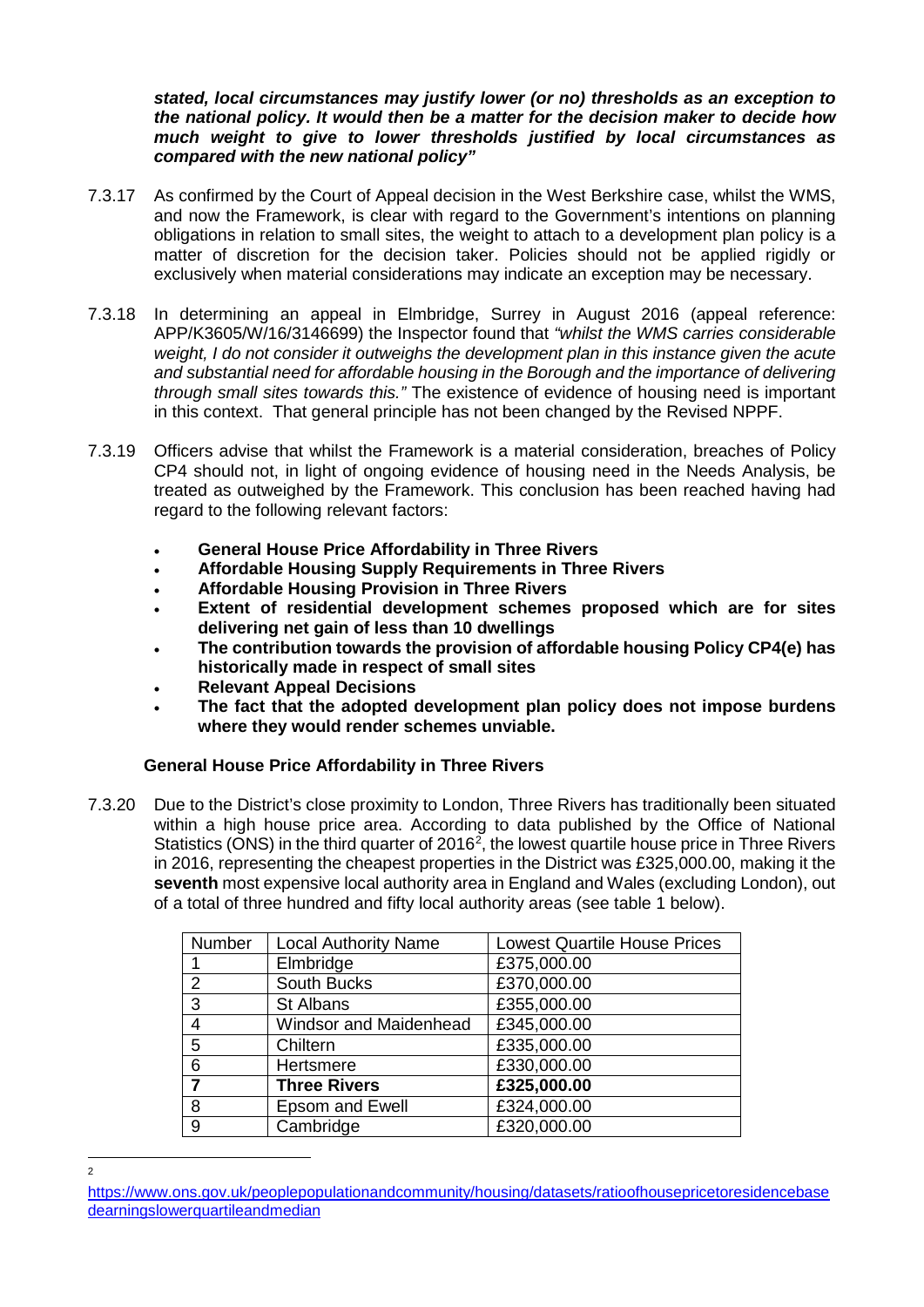| 10          | Mole Valley | £320,000.00 |
|-------------|-------------|-------------|
| Table 1<br> |             |             |

7.3.21 Since the publication of the above ONS data in 2016, the general house price affordability position has grown worse. According to data published by the Office of National Statistics (ONS) in the third quarter of 2017, the lowest quartile house price in Three Rivers as of September 2017 was £355,000.00, making it now the **sixth** most expensive local authority area in England and Wales (excluding London), out of a total of three hundred and fifty local authority areas (see table 2 below).

| Number         | <b>Local Authority Name</b>   | <b>Lowest Quartile House Prices</b> |
|----------------|-------------------------------|-------------------------------------|
|                | Elmbridge                     | £390,000.00                         |
| 2              | South Bucks                   | £386,000.00                         |
| 3              | St Albans                     | £355,000.00                         |
| 4              | Chiltern                      | £375,000.00                         |
| 5              | <b>Windsor and Maidenhead</b> | £373,000.00                         |
| 6              | <b>Three Rivers</b>           | £355,000.00                         |
| $\overline{7}$ | Mole Valley                   | £349,950.00                         |
| 8              | <b>Epsom and Ewell</b>        | £340,000.00                         |
| 9              | Cambridge                     | £338,000.00                         |
| 10             | <b>Epping Forest</b>          | £330,000.00                         |
| Table 2.       |                               |                                     |

7.3.22 Lowest quartile earnings in Three Rivers in 2016 were £24,518.001 and £24,657.00 in 2017,

- 13.3 times worsening to 14.4 below the lowest quartile house prices (ratio of lower quartile house prices to lower quartile gross annual, residence based earnings). In a mortgage market where lenders are traditionally willing to lend 3.5 times a person's income, clearly a lending requirement in excess of 14 times such an income means that most first time buyers are simply unable to purchase a dwelling in the District. Such a lending ratio would have required a first time buyer in 2016 to have a deposit of £239,694.00, or (without such a deposit) to earn £92,857.00 per annum to get onto the lowest/cheapest rung of the property ladder. An additional £6,250.00 Stamp Duty payment would also have been due.
- 7.3.23 When one considers the median affordability ratio for Three Rivers compared to the rest of England and Wales, the position is even more serious: the median quartile income to median quartile house price affordability ratio is 13.82, the fifth worst affordability ratio in England and Wales, as set out in table 3 below, again when compared against 350 local authorities.

| <b>Number</b>  | <b>Local Authority Name</b> | price<br>Median quartile house<br>affordability ratio <sup>1</sup> |
|----------------|-----------------------------|--------------------------------------------------------------------|
|                | South Bucks                 | 14.55                                                              |
| 2              | Hertsmere                   | 14.16                                                              |
| 3              | Mole Valley                 | 14.0                                                               |
| $\overline{4}$ | Chiltern                    | 13.92                                                              |
| 5              | <b>Three Rivers</b>         | 13.82                                                              |
| 6              | Elmbridge                   | 13.82                                                              |
|                | Cambridge                   | 13.45                                                              |
| 8              | <b>Epsom and Ewell</b>      | 12.99                                                              |
| 9              | Oxford                      | 12.58                                                              |
| 10             | Christchurch                | 12.47                                                              |
| Table 3.       |                             |                                                                    |

7.3.24 Looking at the ratio of lower quartile house prices to lower quartile to gross annual, residence based earnings, in 2016 the ratio was 14.30. By September 2017 that had risen to 14.84.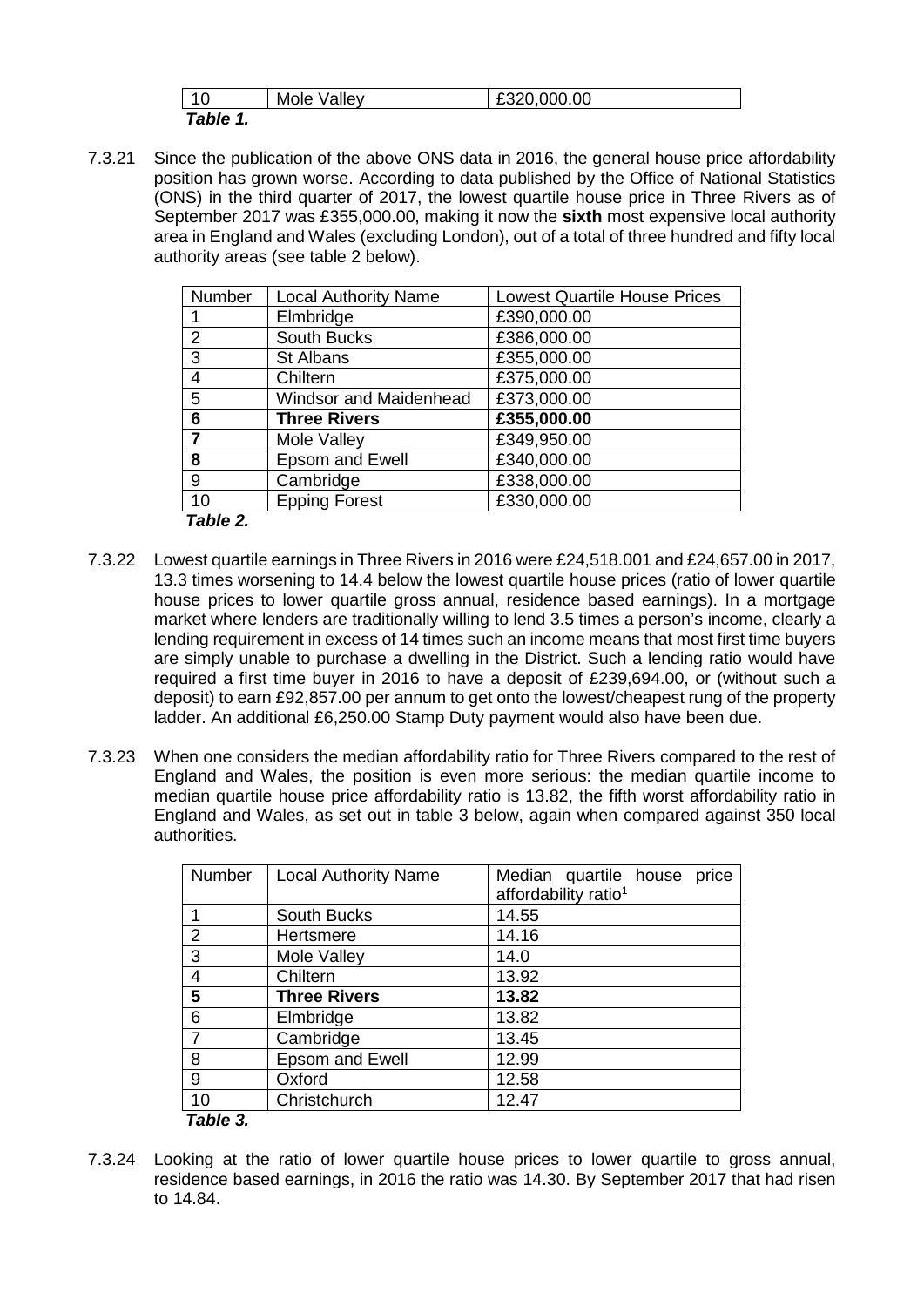7.3.25 It is clear from the above that the affordability of housing in Three Rivers is getting worse with time.

# **Affordable Housing Requirements in Three Rivers**

- 7.3.26 The South West Hertfordshire Strategic Housing Market Assessment January 2016 (SHMA) found that at that time there were approximately 658 households within Three Rivers that were situated in unsuitable housing. Unsuitability is based on the number of households shown to be overcrowded in the 2011 Census (updated to a 2013 base for the purposes of the SHMA). 59.4% of these households were unable to afford market housing, which meant the revised gross need was reduced to [3](#page-13-0)91 households. $3$
- 7.3.27 The SHMA also looked into newly-arising (projected future) need within the District, which was accepted as arising from newly forming households and existing households falling into this need. In South West Herts, the SHMA estimated a need totalling 2,760 new households per annum from 2013-2036. 15% of this need falls within Three Rivers, which equates to an estimated level of affordable housing need in the District from newly forming households of 419 per annum.
- 7.3.28 With these figures in mind, the SHMA calculated the net affordable housing need within the five local authority areas of the South West Herts area as being 54,997 units over the 23 year period from 2013 to 2036. This is 2,391 units per annum.[4](#page-13-1) The net need within Three Rivers was calculated as being 357 units per annum or 8,211 units over the same 23 year period. The SMHA identified the district's OAN for the next plan period as being 514 dwellings a year; thus affordable housing need equates to 69% of total housing need.

## **Affordable Housing Provision in Three Rivers**

- 7.3.29 Core Strategy CP4 requires around 45% of all new housing in the District to be affordable. As stated previously, prior to the WMS, all new developments that had a net gain of one or more dwellings would, subject to viability, be expected to contribute towards this.
- 7.3.30 Since the start of the plan period from 1 April 2001 to 31 March 2018 (the latest date where the most recent completion figures are available), 4,047 gross dwellings were completed. From this, 933 were secured as affordable housing, a total of 24.5%. This percentage is significantly below the Core Strategy target of 45% which means there was a shortfall of 888 affordable housing units or 21.5% in order to fulfil the 45% affordable housing requirement up to 31 March 2018. This shortfall only exacerbates the already pressing need for small sites to contribute towards the provision of affordable housing
- 7.3.31 The latest available Annual Monitoring Report, published in March 2018 states: *"the low percentage recorded in the 2017/18 year can partly be attributed to the Governments Written Ministerial Statement (WMS) in November 2014 which led to an amendment to National Planning Practice Guidance. This meant that from May 2016, the Council was only able to require affordable housing on sites of 10 or more dwellings, or where development had a combined gross floor area of 1000sqm. The Council was therefore unable to fully implement Core Strategy CP4, in line with government guidance. Out of a total of 23 sites where overall development would result in a net gain of one or more dwellings, and where CP4 would have been applied, only seven contributed towards the provision of affordable housing during the 2017/18 monitoring period. Given the implications of the WMS outlined above, only 10 of the 23 sites contributing a net gain of one or more dwellings were required to contribute towards affordable housing provision, with seven sites making contributions as required. A further two sites which were replacement dwellings and contributed no net*

-

<span id="page-13-0"></span><sup>3</sup> Table 33: Estimated Current Need, South West Hertfordshire Housing Market Assessment (January 2016).

<span id="page-13-1"></span><sup>4</sup> Table 38: South West Hertfordshire Housing Market Assessment (January 2016). Net need = Current Need + Need from Newly-Forming Households + Existing Households falling into Need – Supply of Affordable Housing.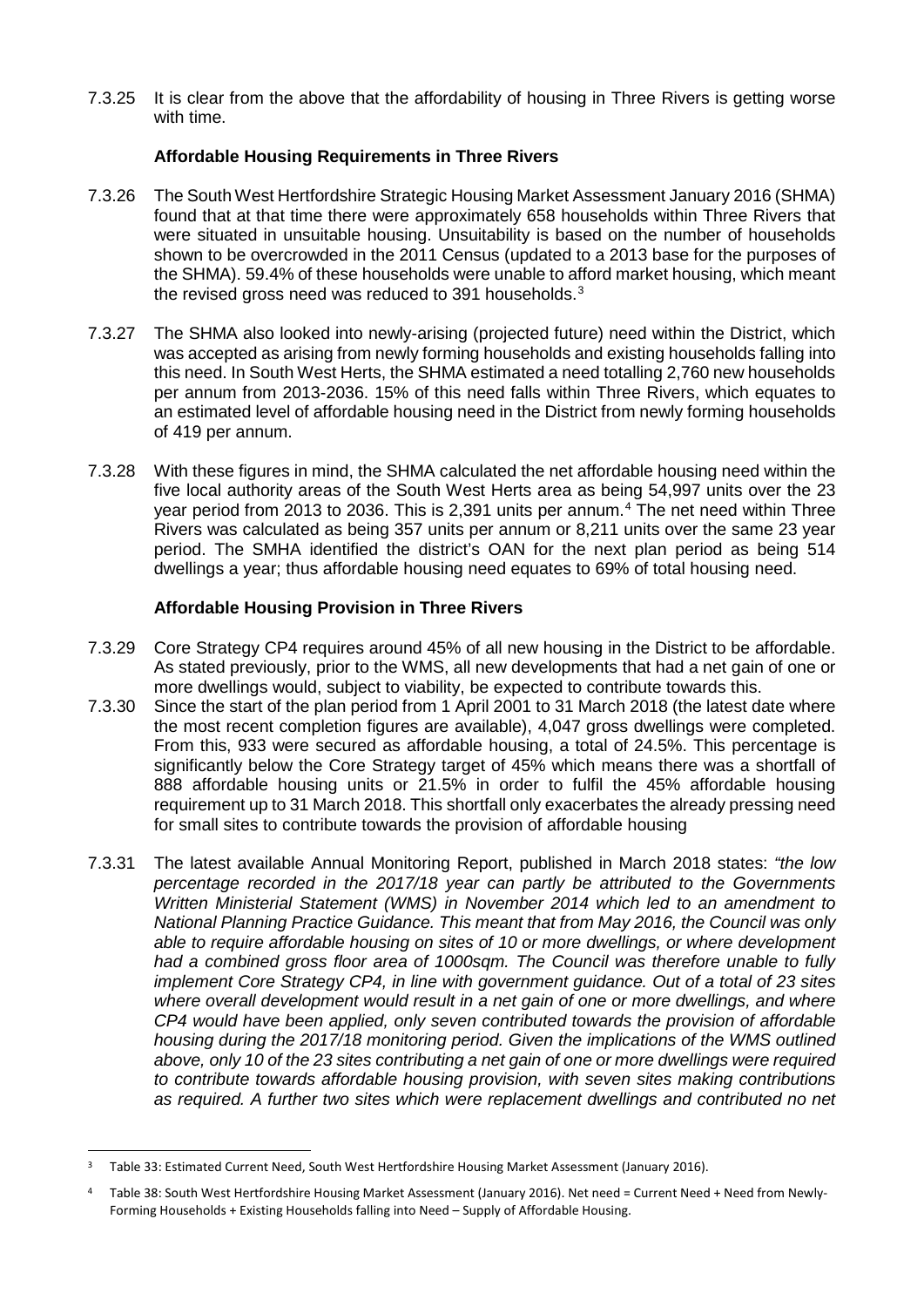*gain, provided a total of three gross dwellings which are included in the gross dwelling completion figures.*

## **Extent of residential development schemes proposed which are for sites delivering a net gain of less than 10 dwellings**

- 7.3.32 As set out at para 7.3.12 above, between 1 May 2016 and 12 April 2017, seventy nine planning applications for residential development involving a net gain of dwellings were determined by the Council. Of those, forty seven applications (60%) were for schemes which proposed a net gain of 1-9 units. In 2017-2018 there were 67 planning applications for net gain residential schemes, of which 57 were small site schemes (85%). From 1 January 2018-December 2019 there were 50 planning applications for net gain residential schemes, of which 46 were small site schemes (92%).
- 7.3.33 In terms of numbers of completed dwellings proposed by those small site schemes, between 2011-19 some 313 dwellings were completed which equates to 39 dwellings per annum. Whilst such numbers are significant, it is acknowledged that major developments, whilst far less frequent, provided significantly greater quantities of housing. However CP4(e) does not generally require small site schemes to provide on-site affordable housing (smallscale piecemeal development is unattractive to RP's). Instead commuted sums in lieu of on- site provision are required and thus it is the sums of money secured and the contribution those make towards the provision of additional much needed affordable housing in the District which the policy should be tested against. This has been acknowledged by Planning Inspectors on appeal, as referred to at paragraph 7.2.34 below:
- 7.3.34 APP/P1940/W/19/3230999, 27 Gable Close, Abbots Langley: *"It also identifies the importance of small sites in providing affordable housing with contributions from small sites amounting to over £2.1 million since 2011 being spent towards the delivery of 38 affordable dwellings."*

### **Contributions towards the provision of affordable housing Policy CP4(e) has made in respect of small sites**

- 7.3.35 As set above, 7.3.8 and 7.3.9 above, the commuted payments (£2.1 million) to be spent on the provision of affordable housing which have been collected by the Council to date have made a direct contribution towards the identified affordable housing shortfall in the district: providing some 21 units with some of the monies being utilised to assist in the delivery of a further 17 units (38 in total). Furthermore, as set out at paragraph 1.8 above, small scale (1-9 unit) schemes have (as at December 2019) secured a further **£1.3million - £2.9million**  (see footnote 1) in respect of unimplemented but current planning permissions. The Council has several large scale future residential developments planned which will aim to deliver substantial quantities of further affordable housing in the District in the medium term future, utilising those additional affordable housing contributions as and when they are received. It is clear therefore that CP4(e) has made and will continue to make a significant contribution towards the provision of much needed affordable housing in the District in the future. **Adopted development plan policy does not impose burdens where they would render schemes unviable**
- 7.3.36 As set out at paragraph 7.3.10 above, Policy CP4 makes it clear that a requirement for a scheme to contribute towards the provision of affordable housing is subject to viability considerations and is therefore consistent with paragraph 122 of the Framework. The application of CP4, which includes this in built viability allowance, cannot properly be said to be a barrier to delivery. The Council accepts that if, properly tested, viability cannot be established on current day costs and values then a scheme should not currently be required to provide or contribute to affordable housing delivery. Between October 2011 and March 2019 there were 198 planning permissions granted for minor (net gain) residential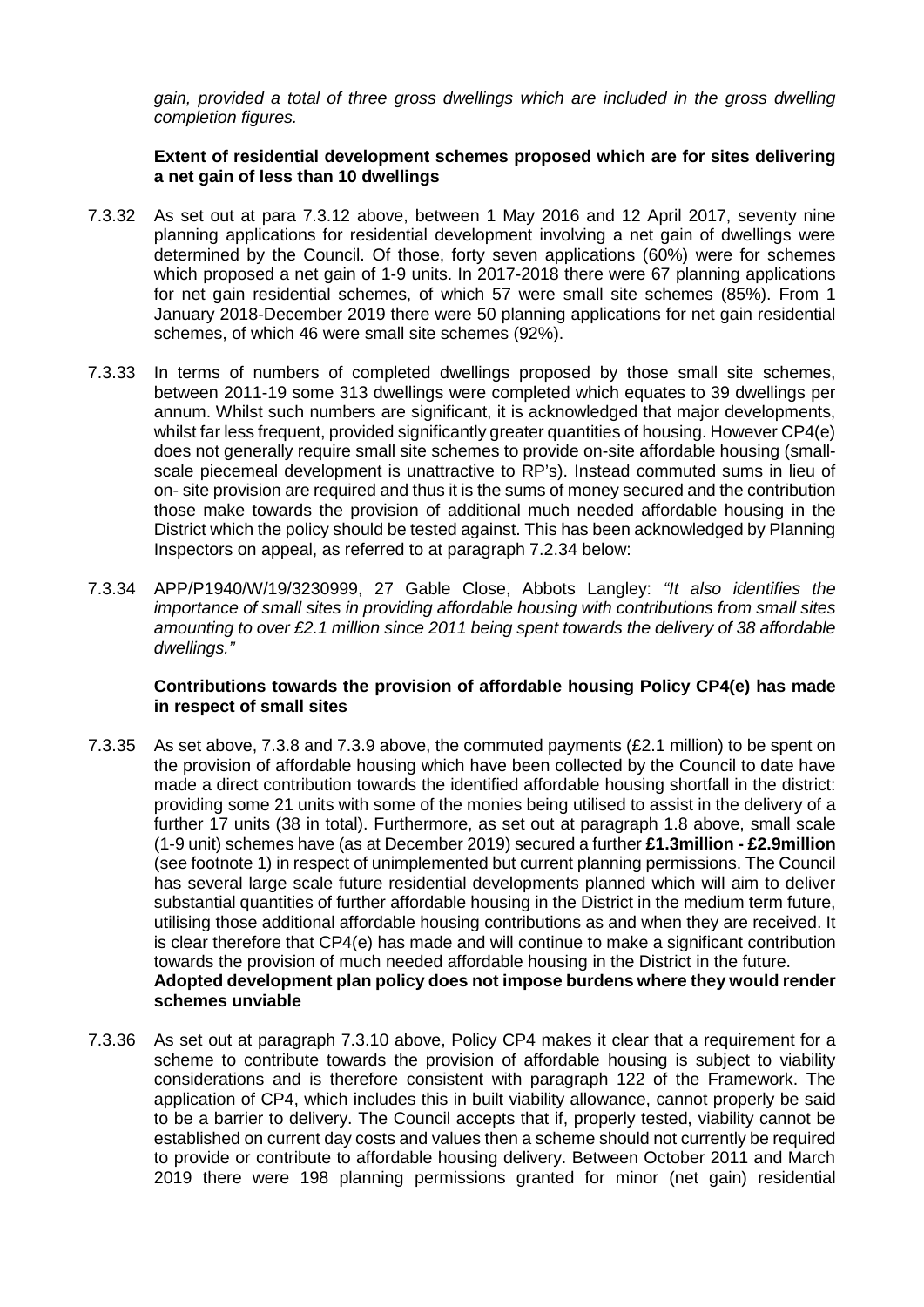developments in the District. Of those only 18 have lapsed (9%). This demonstrates that the application of CP4 has not acted as a brake on small scale residential developments.

# **Relevant Appeal Decisions**

- 7.3.37 There have been a number of appeal decisions since the WMS was upheld by the High Court in May 2016. As an example, the Planning Inspectorate has dismissed appeals that were submitted against the decisions made by Elmbridge Borough Council (appeal no: 3146699), Reading Borough Council (appeal ref: 315661), South Cambridgeshire District Council (appeal ref: 3142834) and Islington Borough Council (3154751, 3164313, 3174582, 3177927 and 3182729). These were for small scale housing schemes where those Councils had attached greater weight to their affordable housing policy than to the WMS as a consequence of local evidence of substantial affordable housing need. The Council considers these appeal decisions to be of continuing relevance post the new Framework.
- 7.3.38 The Inspectors appointed to determine these appeals stated that the WMS needed to be addressed alongside existing Local Plan policy. Within each case, the Inspectors found that there was substantial evidence of a pressing need for affordable housing within these three local authority areas. On this basis, it was considered that local policy had significant weight and there was strong evidence to suggest that these issues would outweigh the WMS within these three cases.
- 7.3.39 In March 2017 the Planning Inspectorate issued a response to a letter from Richmond and Wandsworth Councils regarding the perceived inconsistency of approach by the inspectorate in relation to a further five appeal decisions made in 2016, regarding the weight that was made to the WMS.
- 7.3.40 Out of these five decisions, the Planning Inspectorate considered that three appeal decisions were reasonable, and fairly reflected the Court of Appeal's decision that although great weight should be attached to the WMS as a material circumstance; planning applications must be decided in accordance with the development plan, unless material considerations indicate otherwise.
- 7.3.41 However, the Planning Inspectorate considered that the decision taken on the two remaining appeals which stated that lesser weight was afforded to local policies because they were now, in part, inconsistent with national policy, was not appropriate. The seventh paragraph in the response from the Inspectorate, summarised the approach that the Inspectorate acknowledges should be taken:

*"…an Inspector to start with the development plan and any evidence presented by the LPA supporting the need for an affordable housing contribution, establish whether the proposal is in conflict with those policies if no contribution is provided for, and, if there is conflict, only then go on to address the weight to be attached to the WMS as a national policy that postdates the development plan policies."[5](#page-15-0)*

- 7.3.42 It is clear therefore that the Planning Inspectorate considered that although the WMS (and now the Framework) was a material consideration, this should be balanced against the policies within a plan along with any further evidence that supports a Local Planning Authority's application of the policy.
- 7.3.43 The Council's stance has been tested on appeal on numerous occasions and the Planning Inspectorate have repeatedly concluded (13 decisions as at the date of this document) that whilst the NPPF carries considerable weight, it does not outweigh CP4 of the Councils development plan given the acute and substantial need for affordable housing in the District

-

<span id="page-15-0"></span><sup>5</sup> Paragraph 7, Planning Inspectorate Letter, March 2017.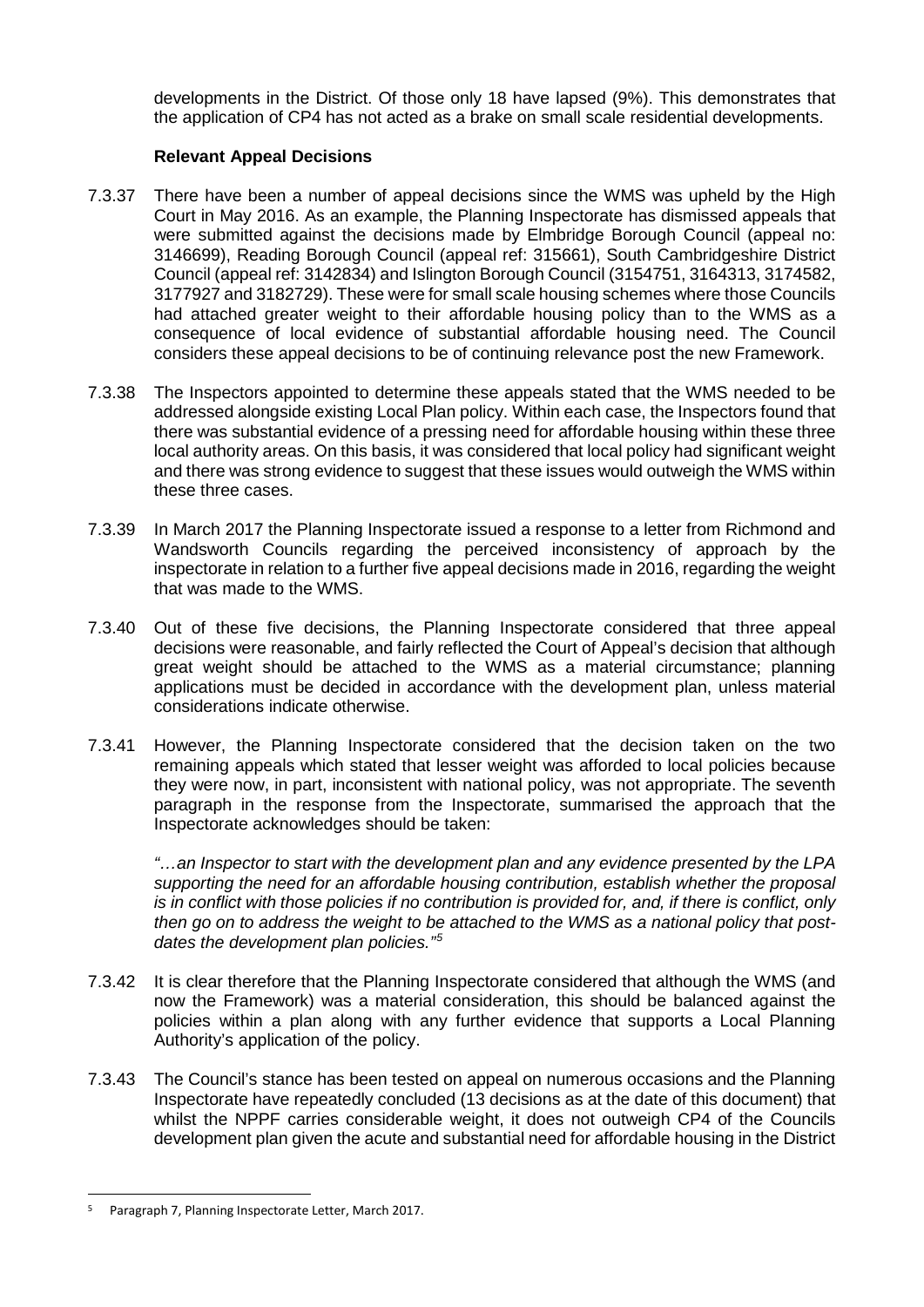and the important contribution small sites make towards addressing this shortfall. Below are extracts from a few of those decisions:

• **APP/P1940/W/19/3222318, Eastbury Corner, 13 Eastbury Avenue, Northwood, Decision date: 21 June 2019**:

*"The Council has however provided robust evidence to demonstrate high affordable housing need locally and that affordability in the District continues to deteriorate. Indeed, needs analysis carried out by the Council highlights the importance of small sites in addressing shortfall and the lack of affordability that exists in the District. I apply substantial weight to this local evidence due to its recentness and the clear conclusions that can be drawn from it. Policy CP4 makes it clear that site circumstances and financial viability will be taken into account when seeking affordable housing provision."*

• **APP/P1940/W/19/3221363, The Swallows, Shirley Road, Abbots Langley, Decision date: 27 June 2019:**

*"The Council has however provided robust evidence to demonstrate high affordable housing need locally and that affordability in the District continues to deteriorate. Indeed, needs analysis carried out by the Council highlights the importance of small sites in addressing shortfall and the lack of affordability that exists in the District. I*  apply substantial weight to this local evidence due to its recentness and the clear *conclusions that can be drawn from it."*

• **APP/P1940/W/19/3225445, 6 Berkeley Close, Abbots Langley, Decision date 5 August 2019:**

*"The Council has provided robust evidence of high affordable housing need in the District, and in line with the findings of other appeal decisions cited by the Council, I attribute substantial weight to that need as a consequence and consider that a contribution towards the provision of affordable housing is necessary."*

• **APP/P1940/W/19/3230999, 27 Gable Close, Abbots Langley, Decision Date: 1 November 2019:**

*"The Council has provided detailed evidence of acute affordable housing need locally: a Needs Analysis was undertaken in May 2016 after the publication of the Written Ministerial Statement which introduced the affordable housing thresholds now included in the Framework. Based on the Needs Analysis, the Council's evidence highlights the issue of general house price affordability in the District, plus an exceptionally high need for affordable housing exacerbated by a significant shortfall in supply. It also identifies the importance of small sites in providing affordable housing with contributions from small sites amounting to over £2.1 million since 2011 being spent towards the delivery of 38 affordable dwellings.*

*A further Needs Analysis following publication of the revised Framework in July 2018 demonstrated that housing stress had increased since 2016. The Council has therefore revisited its position following the update to national policy. There is no evidence before me that affordable housing contributions are acting as a brake on development. Rather, the evidence is that contributions from small sites collected since the policy was adopted in 2011 are delivering affordable housing on the ground. Due to its recentness and the clear conclusions that can be drawn from it, I give this local evidence substantial weight. It underpins the approach in Policy CP4 as an exception to national policy."*

• **APP/P1940/W/19/3230911, 67 & 69 St Georges Drive, Carpenders Park, Decision date 22 October 2019:**

*"The Council has undertaken several needs analyses, the latest being July 2018, to demonstrate the acute shortage of affordable housing in the District, especially in light of high house prices and that much of the District is also constrained by the*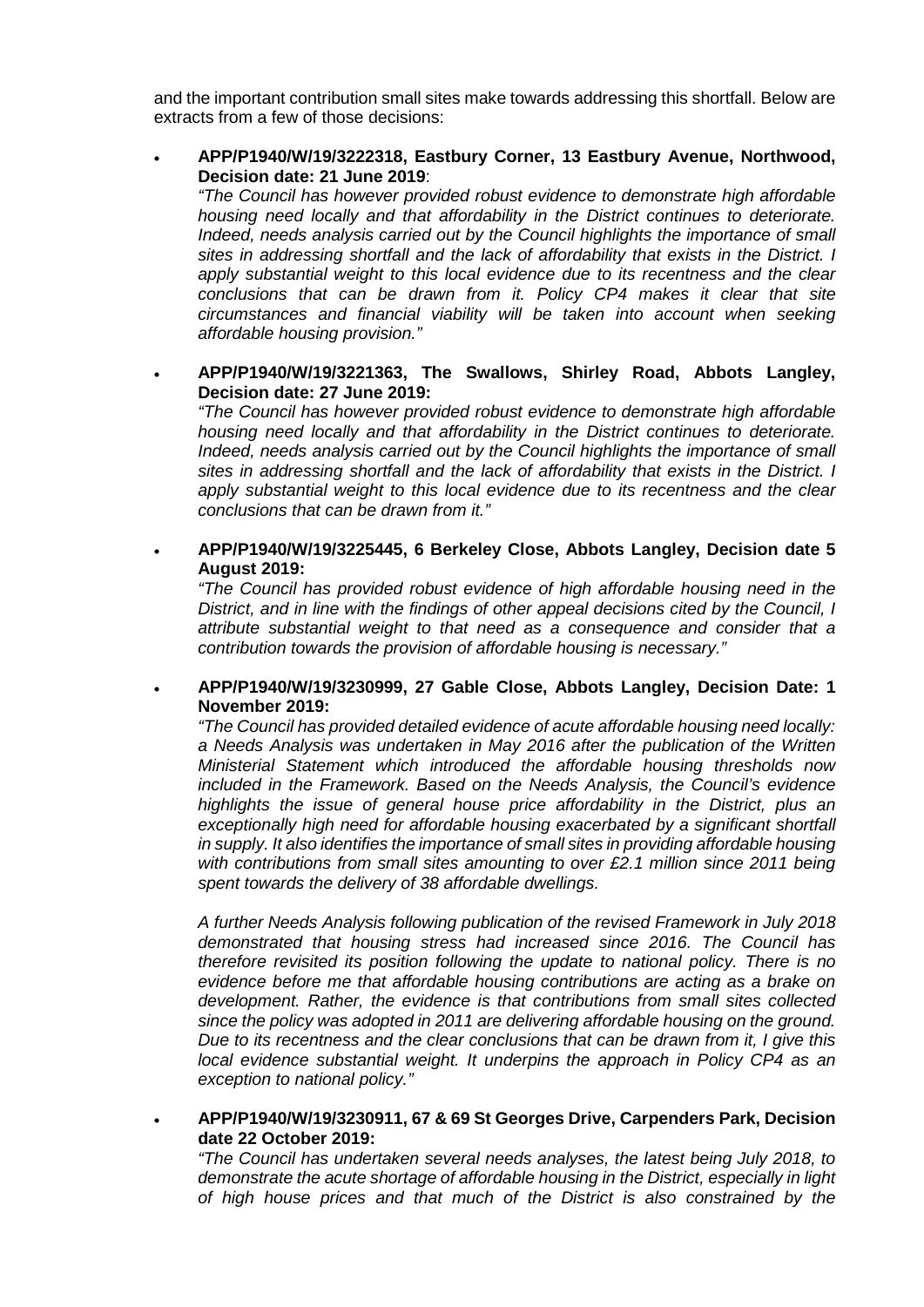*Metropolitan Green Belt. It further highlights the importance small sites make to the contribution to the overall provision of affordable housing. Up until the end of March 2017 there has only been 22.6% of affordable housing provision which falls short of the policy requirement of 45% the shortfall demonstrates that the provision of affordable housing is still very much needed, such that Policy CP4 should continue to apply to small sites, despite the Framework and the WMS. In light of the Council's body of evidence that demonstrates the particular housing circumstances and needs of the District, I attach substantial weight to this local evidence and consider that the national policy position does not outweigh the development plan and Policy CP4 in this instance."*

## • **APP/P1940/W/19/3230458, 19 Lynwood Heights, Rickmansworth, Decision date: 11 October 2019:**

*"The Council states that its Strategic Housing Market Assessment (2010) has demonstrated that there is a significant affordable housing need locally due to very high house prices and rents and a constricted supply of suitable housing sites. Further, the South West Hertfordshire Strategic Housing Market Assessment (2016) estimated a net affordable housing need of 14,191 in the District between 2013-16 and there is also a worsening situation with regards to affordability. Based on the Councils evidence the District is the 7th most expensive local authority area in England and Wales in 2016 and demonstrates that its application of Policy CP4 has delivered a significant contribution of over £2.1 million towards the delivery of affordable housing without disrupting the supply of small residential sites. Decisions should be made in accordance with the development plan unless material considerations indicate otherwise. The robust evidence referred to in footnote 1 and the clear need to deliver affordable housing in the District underpins the Council's approach in Policy CP4 as an exception to national policy and therefore in this case, the Framework's threshold would not outweigh the conflict with the development plan. I therefore attach considerable weight to Policy CP4. I am also referred to a number of recent appeal decisions in the District which support this approach and are therefore relevant to the scheme before me and as such carry considerable weight."*

### • **APP/P1940/W/19/3229189, Glenwood, Harthall Lane, Kings Langley**, Decision date: 7 May 2020

*"Despite* the appellant's evidence, which included reference to a Local Plan Consultation Document (October 2018) and an analysis undertaken by them based on the Council's Housing Land Supply Update (December 2018), it was clear to me, in the light of all the evidence before me, that a pressing need for affordable housing in the area remains. It was also clear that small sites play a key role in ensuring this provision. As such, in this case, I am satisfied that although considerable weight should be given to the Framework, it does not outweigh the development plan policy."

#### **Affordable Housing Conclusion**

- 7.3.44 The proposed development would result in a requirement for a commuted sum of £200,375 towards affordable housing based on a habitable floor-space of 160.3sqm multiplied by £1,250 per sqm which is the required amount in the Highest Value Three Rivers' market area.
- 7.3.45 The applicant has agreed to pay the required affordable housing contribution of £200,375. A Section 106 Agreement has yet to be completed and would be subject to planning permission approval to secure the required contribution. Under the provisions of Section 106 of Town and Country Planning Act 1990, the development would contribute to the provision of affordable housing. Subject to the completion of a Section 106 Agreement, the proposed development would comply with the requirements of Policy CP4 of the Core Strategy (adopted October 2011) and the Affordable Housing Supplementary Planning Document (approved June 2011).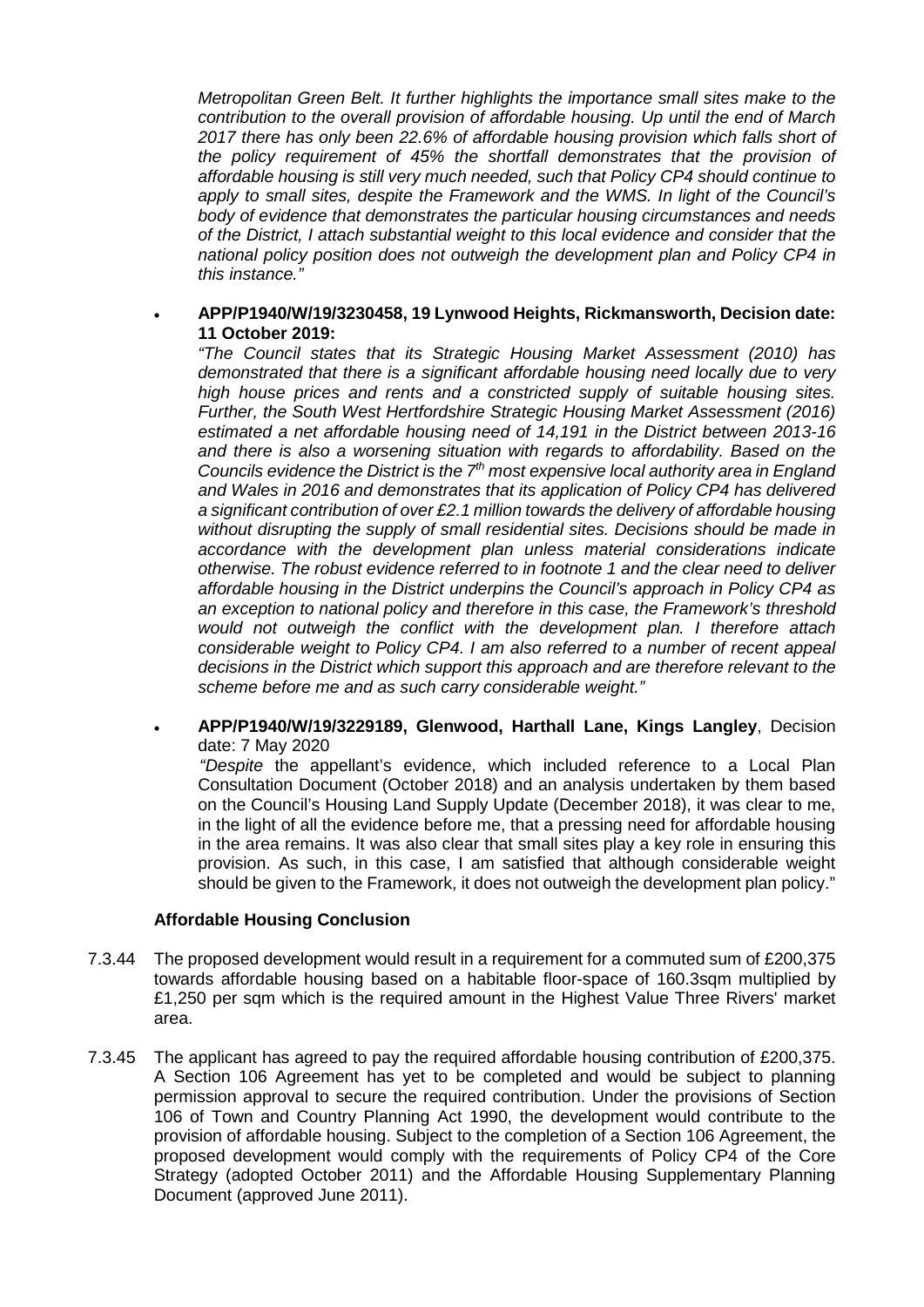## 7.4 Design and impact on heritage assets

- 7.4.1 The host property has been identified as a non-heritage designated asset given its role in the historic development of the high street and the architectural form of the building which, including the outbuilding, has retained many original features. In addition to the status of the host building, it also falls within the Rickmansworth Conservation Area, a designated heritage asset and within an area of archaeological significance.
- 7.4.2 Policy CP1 of the Core Strategy (adopted October 2011) seeks to promote buildings of a high enduring design quality that respect local distinctiveness and Policy CP12 of the Core Strategy (adopted October 2011) relates to design and states that in seeking a high standard of design the Council will expect development proposals to 'have regard to the local context and conserve or enhance the character, amenities and quality of an area'. Development should make efficient use of land but should also respect the 'distinctiveness of the surrounding area in terms of density, character, layout and spacing, amenity, scale, height, massing and use of materials'; 'have regard to the local context and conserve or enhance the character, amenities and quality of an area' and 'incorporate visually attractive frontages to adjoining streets and public spaces'.
- 7.4.3 Policy DM1 and Appendix 2 of the Development Management Policies document set out that development should not have a significant impact on the visual amenities of the area. Extensions should not be excessively prominent and should respect the existing character of the dwelling, particularly with regard to the roof form, positioning and style of windows and doors, and materials.
- 7.4.4 The application site is within the Rickmansworth Town Centre Conservation Area, Policy DM3 of the Development Management Policies document is also relevant. This policy advises that within Conservation Areas, development will only be permitted if the proposal is of a design and scale that preserves or enhances the character or appearance of the area; uses building materials, finishes, including those for features such as walls, railings, gates and hard surfacing that are appropriate to the context; and retains historically significant boundaries, important open spaces and other elements of the area's established pattern of development, character and historic value including gardens, roadside banks and verges.
- 7.4.5 The proposed development would take the form of a flatted development occupying part of the current building whilst also extending it. The application site is within a Town Centre location where there are a number of flatted developments and as such this form of development would not be uncharacteristic of the vicinity.
- 7.4.6 With regard to the alterations proposed to the existing building, these would not affect the existing shop frontage facing the High Street at ground floor level, which would be retained. Whilst the existing shop frontage would be retained, it is noted that the roof of the proposed extension to the rear would not exceed that of the original building. The change of use of the first floor and roof space into two residential self-contained units would include some internal alterations to the property, as well as the addition of a two storey rear extension, above the existing ground floor rear projection, resulting in the building having a three storey appearance. There would be limited views of the alterations proposed to the rear of the building from public vantage points including Bury Lane, Farrs Mews and the rear of properties on Ebury Road to the south of the site.
- 7.4.7 The Conservation Officer has objected to the development due to the impact on the nondesignated heritage asset and the impact on the Conservation Area, resulting in less than substantial harm.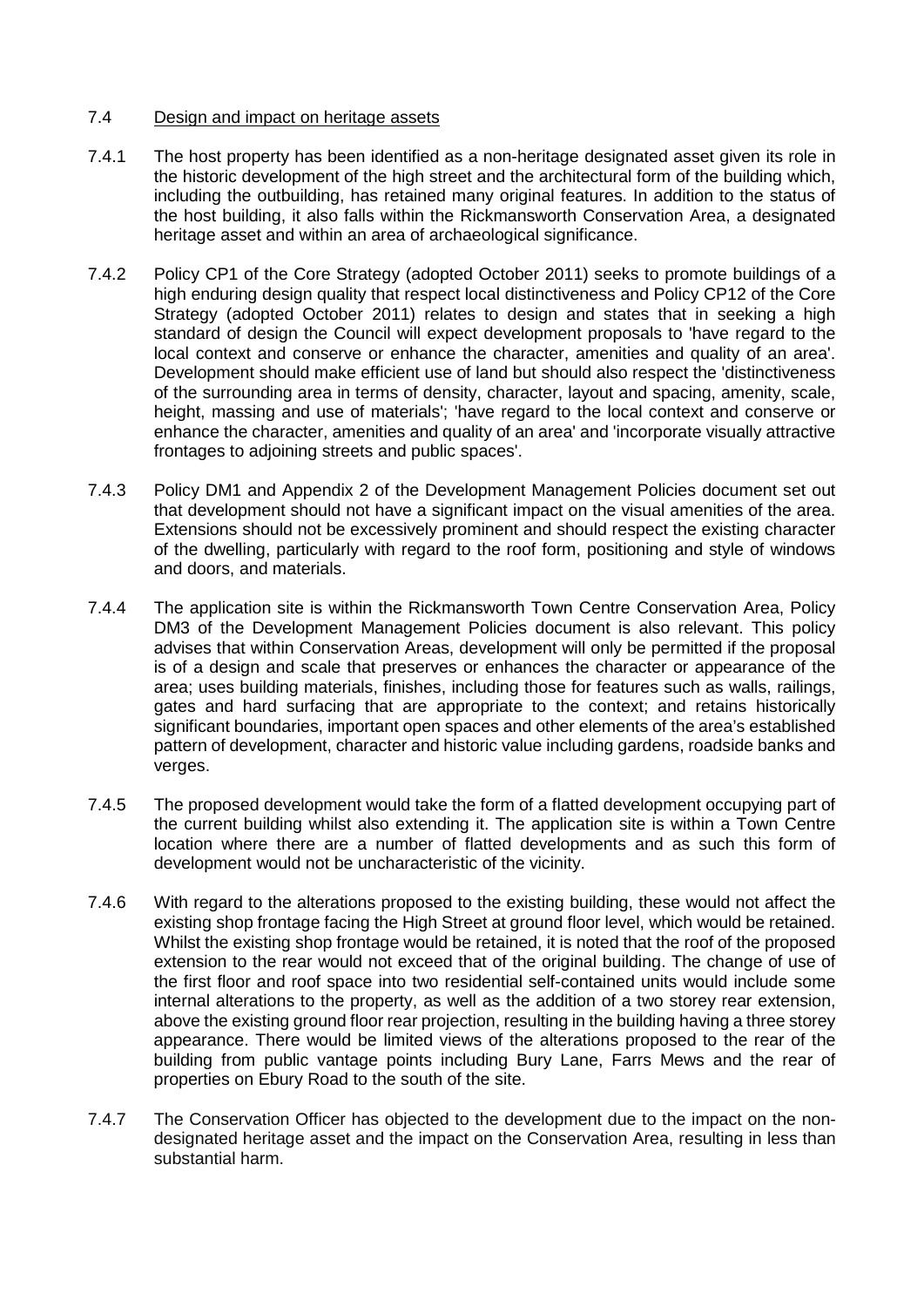- 7.4.8 Paragraph 197 of the NPPF states that 'The effect of an application on the significance of a non-designated heritage asset should be taken into account in determining the application. In weighing applications that directly or indirectly affect non-designated heritage assets, a balanced judgement will be required having regard to the scale of any harm or loss and the significance of the heritage asset.' Additionally, paragraph 196 states that where a development proposal will lead to less than substantial harm, this harm should be weighed against the public benefits of the proposal including, where appropriate, securing its optimum viable use.
- 7.4.9 In respect of the harm to the non-designated heritage asset, the two storey rear extension would clearly be residential in character and given the proposed two pitched roofs, would match the roof form of the existing ground floor projections and would not exceed the height of the original roof form. The extension would have a maximum depth of 13.3m at roof level and a minimum of 6.9m at first floor level and would extend to the length of the adjacent rear extension at No.135 High Street. The extension would infill an existing area, not projecting beyond the existing extended building line. When viewed in the context of adjoining developments, the extension would not appear excessive. Further, the original building and roof forms have been altered over time, as such, the extent of original rear fabric lost would be less. Therefore the scale of the loss of original building materials and features would be considered as minimal, with the majority of the existing building remaining. Additionally, it is recognised that the outbuilding, a former stable block, is typically ancillary in function to the host building and thus the introduction of a flatted development would erode its significance. However, given the adjoining developments, it is considered that its significance has already been eroded to such an extent that a further flatted development on site would not result in any greater harm. There would be some loss of original fabric due to the provision of new windows to the west and south elevations including two rooflights. The proposal would retain the existing openings and the existing external architectural form of the principal façade to preserve this significant feature in the rear courtyard of the property. As a result, the level of harm associated with the nondesignated heritage is considered limited, given the scale of extension on adjoining properties at the rear.
- 7.4.10 In respect of the impact on the Rickmansworth Conservation Area, there would be no alterations to the principal front elevation. The works are all contained towards the rear. The existing rear roofslope, which has been extended from its original form with the introduction of a cat-slide roof is glimpsed from certain public views from Ebury Road and from car parks. The concerns in relation to the scale and bulk of the extension are acknowledged; however, the character of the area, especially to the rear of the High Street, has been dramatically altered since the Appraisal was first adopted in 1996. The rear of the High Street is now dominated by large modern developments which appears to be the prevailing character of this part of the conservation area. Uses at the rear of the High Street are mixed and do include residential uses. It is considered that the siting of the proposed residential development and proposed extensions to the existing built form would not appear unduly prominent or out of character in the conservation area, which would integrate with the existing types of development to the rear of the High Street. Further, when considering the relatively limited public vantage points, the impact of the extensions would not be considered harmful and would, when balancing all the above in account, not result in harm to the designated heritage asset.
- 7.4.11 There is a range of building materials to the rear to the building, with limited architectural characteristics and details apparent. The proposed external red brick and slate roof, however, would match the existing building. The window style is in keeping with surrounding properties within the High Street and are influenced by such buildings. Whilst it is acknowledged that oriel windows are not a typical feature of the area, they are a Victorian feature. Given the location to the rear of the building their visibility would be limited in context with the site and further given their purpose, in balance they are not considered harmful.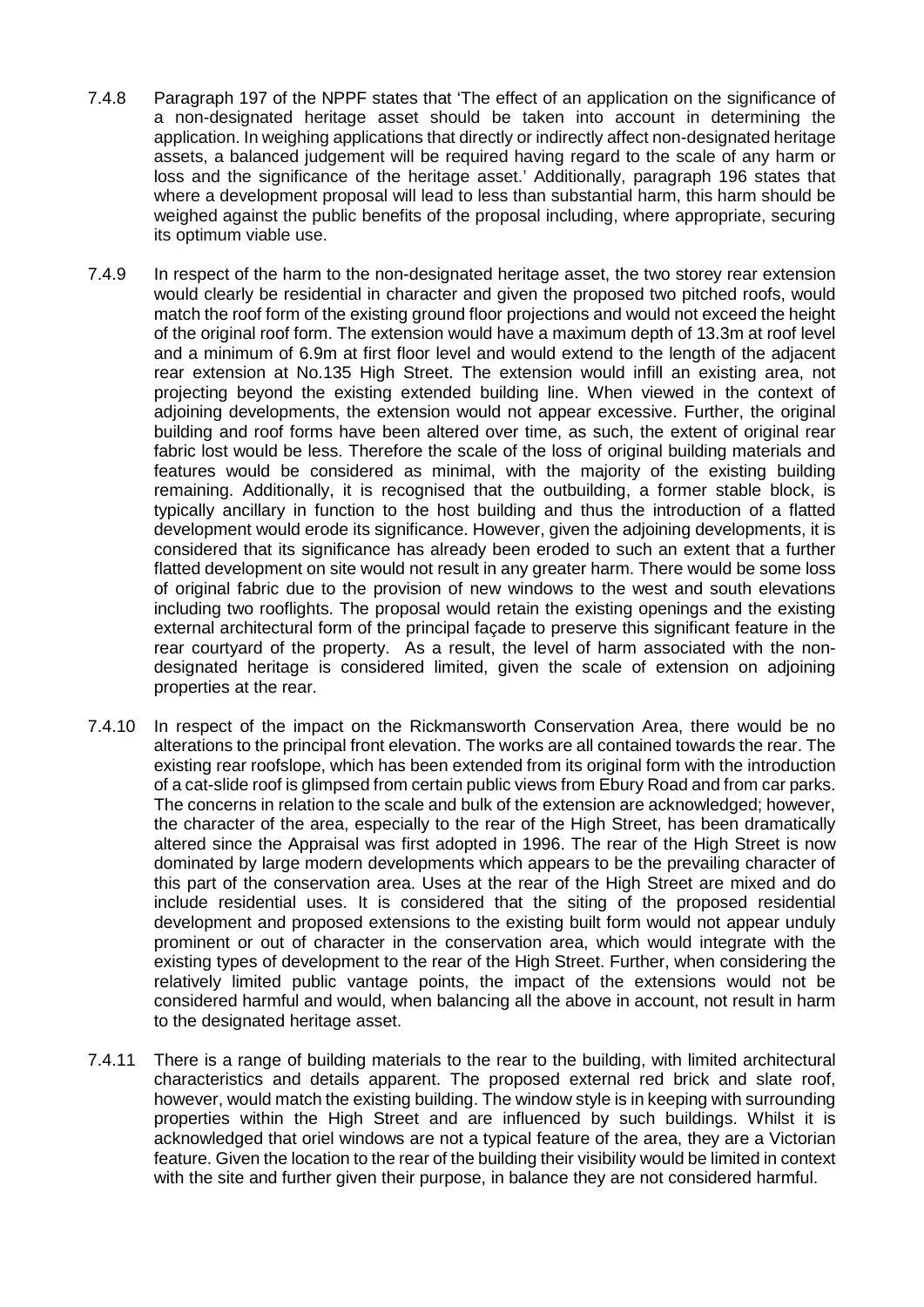- 7.4.12 It is acknowledged that the site has a degree of archaeological significance, also with the potential for below ground archaeological remains. The current works to the rear infill extensions of the building in the have not had an impact on any historic fabric. However, given that the proposed development could have an impact on heritage assets of archaeological interest, the works will be subject to a condition.
- 7.4.13 Amendments made during the course of the application have reduced the size of the rear fenestration in line with comments from the Conservation Officer and have altered the size, design and visibility of the now, recessed balconies from surrounding vantage points. The reduction in fenestration has improved the appearance of the rear elevation and given the development more of a perceived residential use. The further reduction in the scale of the development as a whole would appear inconspicuous from within the Conservation Area.
- 7.4.14 In summary, it is considered that flatted development would be appropriate and acceptable in this location. Whilst accepting that some low level harm would arise to the non-designated heritage asset as a result of loss of original features it is not considered that the development would harm the character and appearance of the Rickmansworth Conservation Area given the notable change in its character at the rear of the site. Whilst some low level harm results to the non-designated asset, it is not considered that the harm is unacceptable to justify the refusal of planning permission. The development would therefore, on balance, be considered acceptable in accordance with Policies CP1 and CP12 of the Core Strategy and Policies DM1, DM3 and Appendix 2 of the Development Management Policies document and Rickmansworth Conservation Area Appraisal (1993).

# 7.5 Impact on amenity of neighbours

- 7.5.1 Policy CP12 of the Core Strategy states that development should 'protect residential amenities by taking into account the need for adequate levels and disposition of privacy, prospect, amenity and garden space'. Policy DM1 and Appendix 2 of the Development Management Policies document set out that residential development should not result in loss of light to the windows of neighbouring properties nor allow overlooking, and should not be excessively prominent in relation to adjacent properties.
- 7.5.2 The Residential Design Criteria at Appendix 2 of the Development Management Policies document also advise that in the interests of privacy and to prevent overlooking, windows of habitable rooms at first floor level and above should not generally be located in flank elevations. Flank windows of other rooms should be non-opening, below 1.7m from internal floor level and obscure glazed.
- 7.5.3 The neighbouring building to the east, No.135 is on the same land level and is built in line with the application dwelling to the front. It currently benefits from a three storey rear projection including habitable accommodation in the rear roof space. The proposed two storey extension would project a minimal 0.5m in depth at roof level beyond this neighbouring extension and would be set down 1.7m in height. As such it would not result in loss of light to the rear of this neighbour or have an overbearing impact.
- 7.5.4 The neighbour at No.139 High Street adjoins the western flank of the application site. The proposed two storey rear extension would be set in 1.1m from this neighbour's rear projection flank boundary to a residential self-contained unit. The proposed two storey rear extension would project approximately 4m at first and second floor level from the rear elevation of this neighbouring building. Given that the extension would be set in a minimum of 1m from the shared boundary no harm would result. Further, given its orientation it is considered that the proposed extension would not therefore cause loss of light or appear overbearing to this neighbour resulting in demonstrable harm.
- 7.5.5 In terms of overlooking, windows are proposed at first and second floor levels within the rear elevation of the extension. Given the existing site circumstances and separation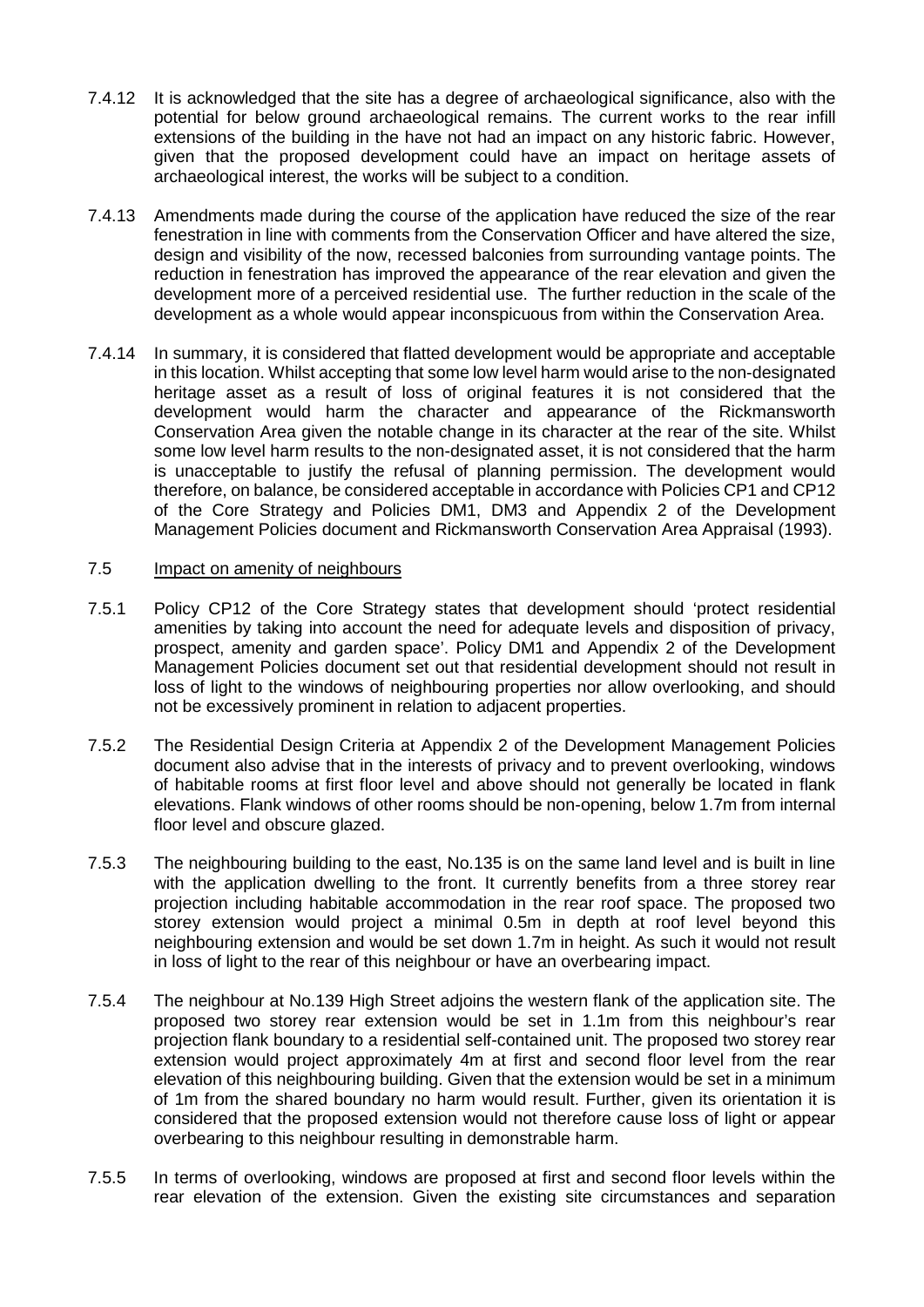distance between the application site and neighbouring properties to the south, it is not considered that the rear elevation fenestration would result in any overlooking. Two oriel windows are proposed at first and second floor level within the western flank elevation. Given their orientation and design, it is not considered that the proposed flank fenestration to the rear would result in any overlooking towards the neighbouring property to the west and the converted outbuilding.

- 7.5.6 Additionally, it is acknowledged that the balconies would be recessed and set back from the rear boundary of the application site by a minimum of approximately 7m and would be a minimum distance of 13m from the flank elevation of the neighbouring building to the rear of the application site. Whilst views towards Ebury Road would be possible, the amended balconies would not allow for direct overlooking or result in a perception of overlooking.
- 7.5.7 In summary, it is not considered that the proposed development would result in a significant adverse impact on any neighbouring dwelling and the development would be acceptable in accordance with Policies CP1 and CP12 of the Core Strategy and Policy DM1 and Appendix 2 of the Development Management Policies LDD.

## 7.6 Amenity Space Provision for future occupants

7.6.1 Policy CP12 of the Core Strategy states that development should take into account the need for adequate levels and disposition of privacy, prospect, amenity and garden space and specific standards for provision of amenity space are set out in Appendix 2 of the Development Management Policies LDD. These standards include:

*Flats: One bed – 21 sqm Additional bedrooms – 10 sqm each (space can be allocated specifically to each flat or communally)*

- *7.6.2* The proposed development is for the construction of three, two-bedroom units, which would require 93sqm of private amenity space in accordance with the above Standards. The proposal includes a recessed balcony to the rear for each self-contained unit at first and second floor level, approximately 5sqm each and would provide enough space to make them usable spaces. The converted outbuilding would have private amenity space of approximately 15sqm.
- *7.6.3* The application site is within a Town Centre location where higher density development is generally encouraged and where opportunities for open space provision as part of new development are more limited. The site is also within easy walking distance of public open space provision, including at The Aquadrome (500 metres away) and The Bury Open Space (250 metres away). Whilst it is acknowledged that access to public open space does not directly replicate access to private amenity space, such provision is not uncommon in town centre locations and would be of benefit to future occupiers. As a consequence and acknowledging the town centre location of the site and the accessibility of alternative public open space, it is not considered that the lack of private amenity space provision would justify refusal of the current application.

## 7.7 Wildlife and Biodiversity

- 7.7.1 Section 40 of the Natural Environment and Rural Communities Act 2006 requires Local Planning Authorities to have regard to the purpose of conserving biodiversity. This is further emphasised by regulation 3(4) of the Habitat Regulations 1994 which state that Councils must have regard to the strict protection for certain species required by the EC Habitats Directive.
- 7.7.2 The protection of biodiversity and protected species is a material planning consideration in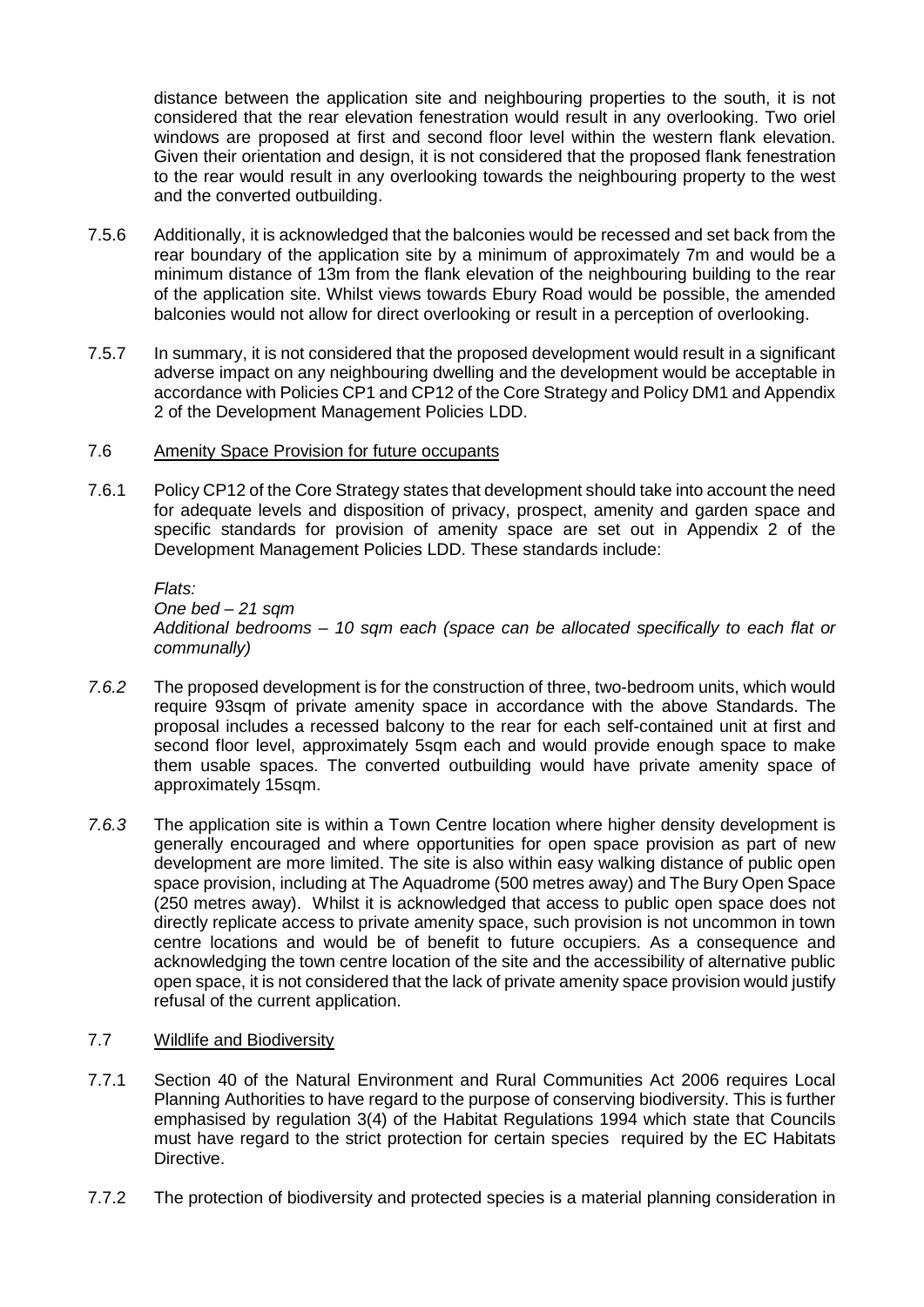the assessment of applications in accordance with Policy CP9 of the Core Strategy (adopted October 2011) and Policy DM6 of the DMLDD. National Planning Policy requires Local Authorities to ensure that a protected species survey is undertaken for applications that may be affected prior to determination of a planning application.

7.7.3 The application has been submitted with a Biodiversity Checklist and states that no protected species or biodiversity interests will be affected as a result of the application. However, given that the development would affect the roof of the dwelling an informative would be added to any consent advising the applicant what to do should bats be discovered during the course of development.

### 7.8 Trees and Landscaping

- 7.8.1 Policy CP12 of the Core Strategy expects development proposals to 'have regard to the character, amenities and quality of an area', to 'conserve and enhance natural and heritage assets' and to 'ensure the development is adequately landscaped and is designed to retain, enhance or improve important existing natural features'.
- 7.8.2 No trees would be affected by the proposed development.

### 7.9 Highways, Access and Parking

- 7.9.1 Core Strategy Policy CP10 requires development to provide a safe and adequate means of access and to make adequate provision for all users, including car parking. Policy DM13 and Appendix 5 of the Development Management Policies document set out parking standards
- 7.9.2 The proposed development would result in a mixed use development consisting of commercial floor space, Class A1 at ground floor level. In addition, the proposed development would accommodate 3 x 2 bedroom flats. Appendix 5 sets out the following standard:

2 bedroom: 2 spaces per dwelling (1 assigned space).

- 7.9.3 Therefore a total of 6 spaces (3 assigned spaces) would be required for future occupiers of the flats. The block plan indicates that there would be no parking spaces on site. As such, there would be a shortfall in off street car parking provision. However, given the Town Centre location and proximity of public transport links, it is not considered that a parking free development would be unacceptable. However, that said, it would be important that the applicant enters into a unilateral undertaking to prevent future residents from applying for car parking permits. This would therefore ease parking pressures in the CPZ. The requirement for a unilateral undertaking would comply with the relevant tests as set out in Paragraph 56 of the NPPF.
- 7.9.4 In the event this application is refused, the inability to secure the unilateral undertaking would form a reason for refusal given the increased pressure on the CPZ.
- 7.9.5 The access rights with regards to the use of the access way between No's.139 and 141 High Street, Rickmansworth is a civil matter as the grant of planning permission runs with the land. However, given that this is a fundamental requirement for the proposed development as access would be required both during construction and to gain access to all flats via the access way, a pre-commencement condition will be recommended to require that there is a right of access agreement for the proposed three self-contained units, prior to the commencement of the development.
- 7.10 Refuse/Re-cycling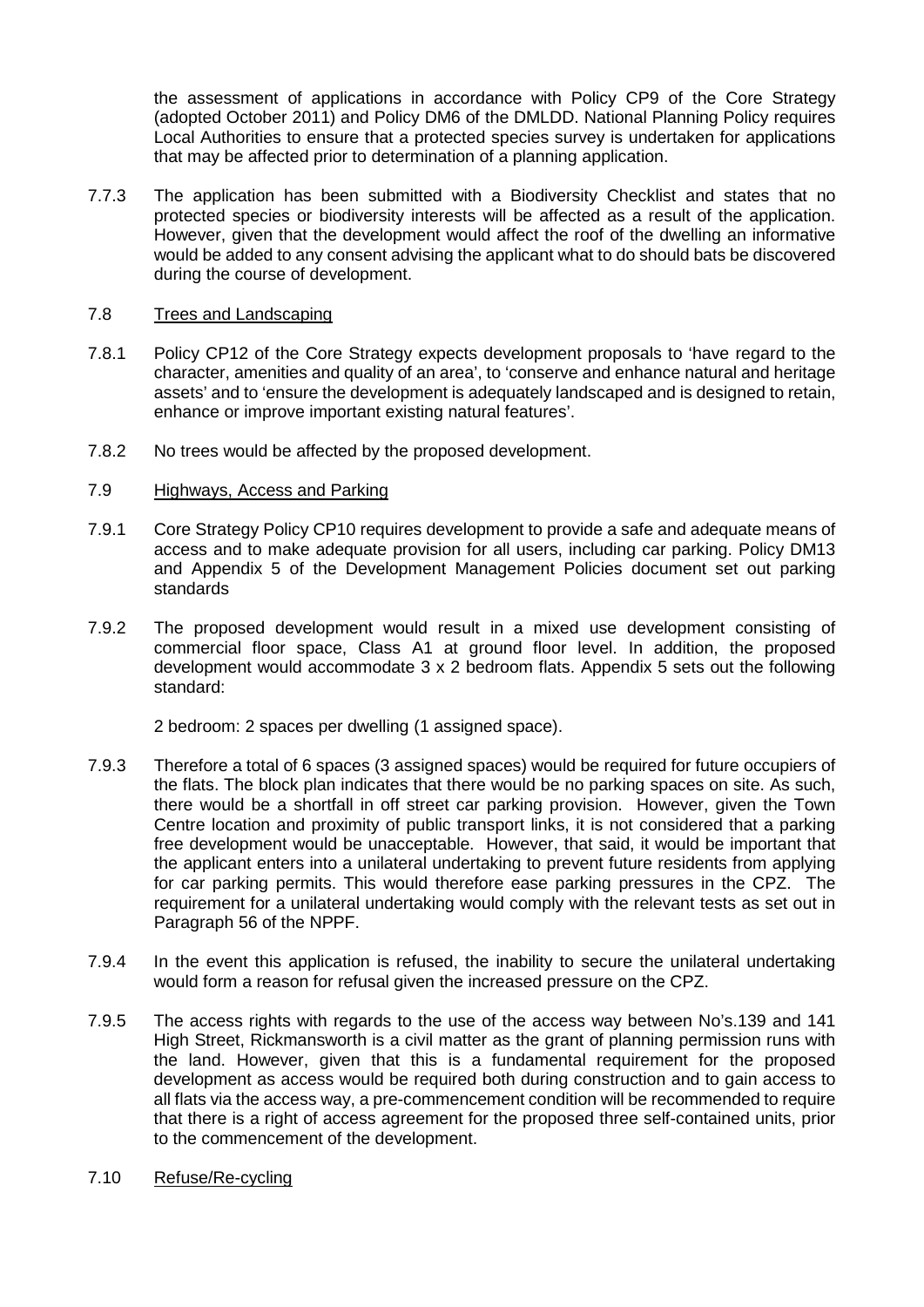- 7.10.1 Policy DM10 (Waste Management) of the Development Management Policies LDD (adopted July 2013) advises that the Council will ensure that there is adequate provision for the storage and recycling of waste and that these facilities are fully integrated into design proposals. New developments will only be supported where:
	- i. The siting or design of waste/recycling areas would not result in any adverse impact to residential or work place amenity
	- ii. Waste/recycling areas can be easily accessed (and moved) by occupiers and by local authority/private waste providers
	- iii. There would be no obstruction of pedestrian, cyclists or driver site lines.
- 7.10.2 A bin store is proposed within the rear courtyard at ground floor level, however, no specific details have been provided with regards to the storage of refuse and recycling facilities to serve the new dwelling. As such a condition would be attached to any consent requiring further details to ensure that adequate provision would be made to serve the new dwelling in accordance with Policy DM10 of the Development Management Policies document.

### 7.11 Sustainable Development

- 7.11.1 Policy DM4 of the Development Management Policies document states that applications for new residential development will be required to demonstrate that the development will meet a zero carbon standard (as defined by central government). However the government are not pursuing zero carbon at this time and therefore the requirements of DM4 to achieve a 5% saving in CO2 over 2013 Building Regulations Part L would continue to apply.
- 7.11.2 No energy statement has been submitted as part of the current application and a condition on any consent would require the submission of an Energy Statement and the implementation of measures to achieve at least a 5% saving of carbon dioxide emissions over Building Regulations Part L (2013) in accordance with Core Strategy Policy CP1 and Policy DM4 of the Development Management Policies document.

#### 7.12 Planning balance

7.12.1 The NPPF identifies that there are 3 dimensions to sustainable development: social, economic and environmental. It is accepted that the development would make a limited contribution, with three additional units towards making up the shortfall in housing in the district. The development, on balance, has been found to be acceptable. It is also noted that the site is situated within a sustainable location and that future occupiers can assist in supporting the town centre by using nearby amenities. There are benefits, the increase in housing and economic benefits, but it is acknowledged these would be minor in favour of the development. If it was found that harm does arise, then this should be balanced against the benefits of the development.

# 8. **Recommendation**

- 8.1 That subject to the completion of a Section 106 Agreement, that the application be delegated to the Director of Community and Environmental Services to GRANT PLANNING PERMISSION subject to the following conditions**:**
- C1 The development hereby permitted shall be begun before the expiration of three years from the date of this permission.

Reason: In pursuance of Section 91(1) of the Town and Country Planning Act 1990 and as amended by the Planning and Compulsory Purchase Act 2004.

C2 The development hereby permitted shall be carried out in accordance with the following approved plans: MW828-0-01 REV P4, MW828-0-03 REV P3, MW828-1-11 REV P3,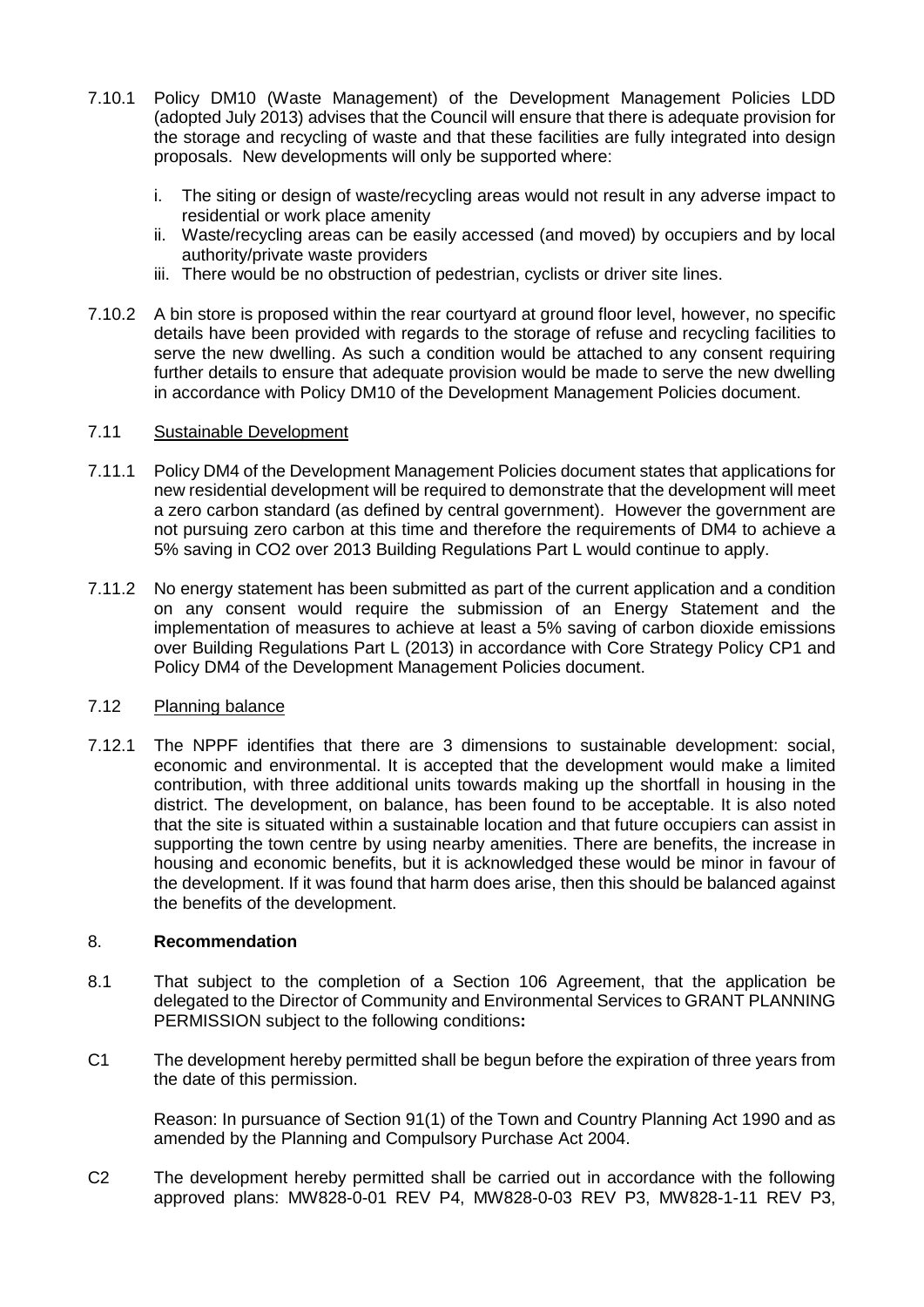MW828-1-12 REV P4, MW828-1-13 REV P4, MW828-2-02 REV P2, MW828-1-01 REV P6, MW828-1-02 REV P9, MW828-3-01 REV P6, MW828-2-01 Rev P7, MW828-1-03 REV P9

Reason: For the avoidance of doubt and in the proper interests of planning and in the interests of the visual amenities of the area and residential amenity of neighbouring occupiers, in accordance with Policies CP1, CP9, CP10 and CP12 of the Core Strategy (adopted October 2011) and Policies DM1, DM3, DM6, DM13 and Appendices 2 and 5 of the Development Management Policies LDD (adopted July 2013) and Rickmansworth Conservation Area Appraisal (1993).

C3 No development shall take place whatsoever until evidence in writing has been provided to the Local Planning Authority demonstrating that there is a right of access to the site from for all purposes connected with the development permitted, lawfully, permanently and without restriction and the Local Planning Authority has confirmed in writing its receipt of such evidence establishing that right of way.

Reason: This is a pre commencement condition to ensure the approved development benefits from adequate access in accordance with Policies CP1, CP10 and CP12 of the Core Strategy (adopted October 2011) and Policy DM13 and Appendix 5 of the Development Management Policies LDD (adopted July 2013).

C4 The development shall not begin until full details of all proposed construction vehicle access, movements, parking arrangements and wheel washing facilities have been submitted to and approved in writing by the Local Planning Authority. The relevant details should be submitted in the form of a Construction Management Plan and the approved details are to be implemented throughout the construction programme.

Reason: This condition is a pre commencement condition in the interests of highway safety and convenience in accordance with Policies CP1 and CP10 of the Core Strategy (adopted October 2011).

- C5 No development shall take place/commence until an Archaeological Written Scheme of Investigation has been submitted to and approved by the local planning authority in writing. The scheme shall include an assessment of archaeological significance and research questions; and:
	- 1. The programme and methodology of site investigation and recording
	- 2. The programme for post investigation assessment
	- 3. Provision to be made for analysis of the site investigation and recording

4. Provision to be made for publication and dissemination of the analysis and records of the site investigation

5. Provision to be made for archive deposition of the analysis and records of the site investigation

6. Nomination of a competent person or persons/organisation to undertake the works set out within the Archaeological Written Scheme of Investigation.

Reason: This condition is a pre-commencement condition to define, in advance of any development commencing, the details of evaluation/mitigation necessary to protect any archaeological remains present within the development site. The significance of heritage assets with archaeological interest can be harmed/destroyed by development. This is in accordance with Policy CP1 of the Core Strategy (adopted October 2011) and Policy DM3 of the Development Management Policies LDD (adopted July 2013).

C6 The development shall not be occupied until the site investigation and post investigation assessment has been completed in accordance with the programme set out in the Written Scheme of Investigation approved under Condition 5 and the provision made for analysis and publication where appropriate.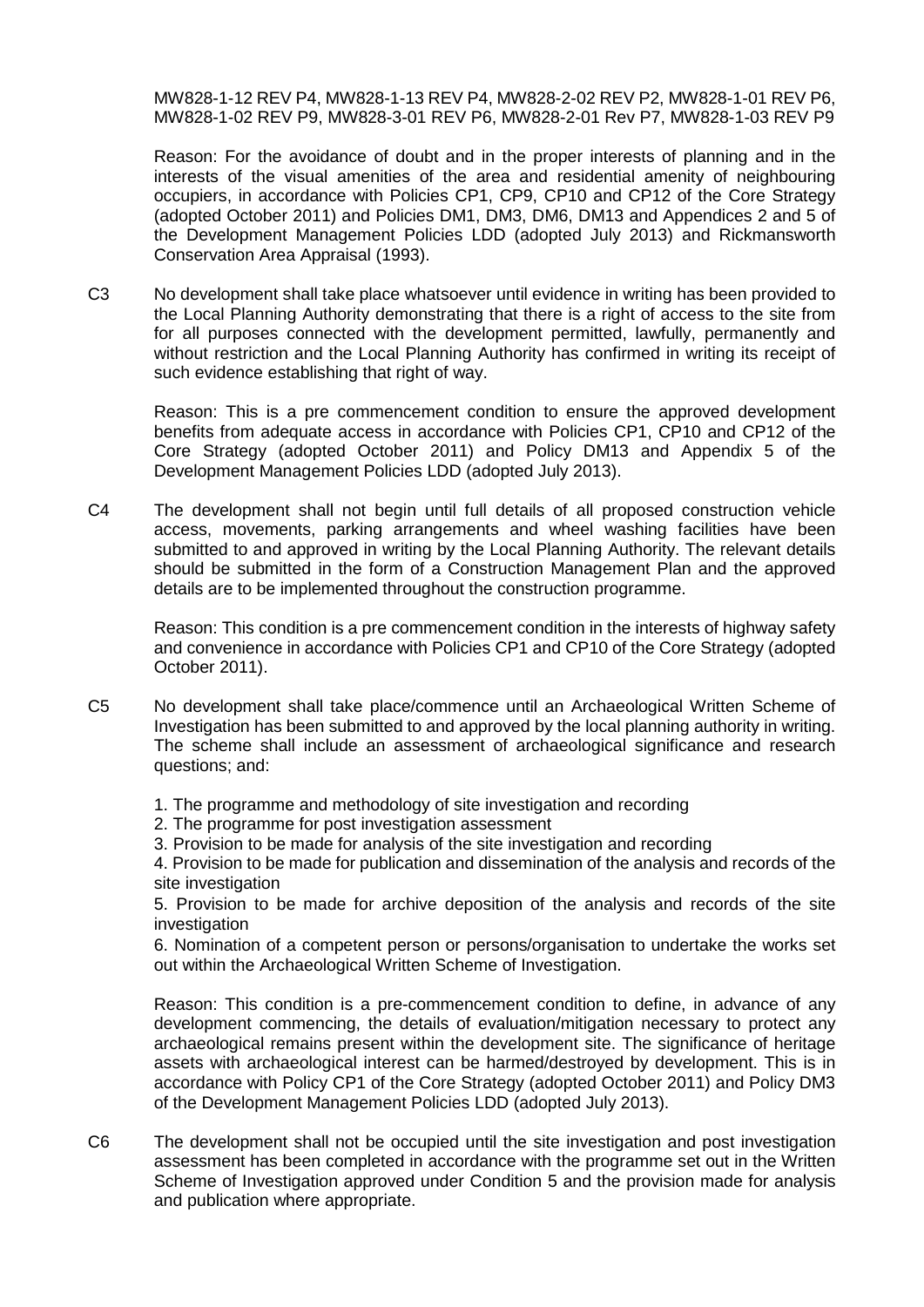Reason: In the interests of protecting any archaeological remains present within the development site. The significance of heritage assets with archaeological interest can be harmed/destroyed by development. This is in accordance with Policy CP1 of the Core Strategy (adopted October 2011) and Policy DM3 of the Development Management Policies LDD (adopted July 2013).

C7 Before any building operations above ground level hereby permitted are commenced, samples and details of the proposed external materials (balconies, roof, windows including rooflights, doors and hard surfacing) shall be submitted to and approved in writing by the Local Planning Authority and no external materials shall be used other than those approved.

Reason: To prevent the building being constructed in inappropriate materials in accordance with Policies CP1 and CP12 of the Core Strategy (adopted October 2011) and Policies DM1, DM3 and Appendix 2 of the Development Management Policies LDD (adopted July 2013).

C8 Notwithstanding the provisions of the Town and Country Planning (General Permitted Development) Order 2015 (or any other revoking and re-enacting that order with or without modification), no windows/dormer windows or similar openings [other than those expressly authorised by this permission] shall be constructed in the elevations or roof slopes of the extension/development hereby approved.

Reason: To safeguard the residential amenities of neighbouring properties in accordance with Policies CP1 and CP12 of the Core Strategy (adopted October 2011) and Policy DM1 and Appendix 2 of the Development Management Policies LDD (adopted July 2013).

C9 Notwithstanding the details on the approved plans, no development in relation to the proposed refuse and recycling provision for the development shall take place until a scheme for the separate storage and collection of waste has been submitted to and approved in writing by the Local Planning Authority. Details shall include the siting, size and appearance of refuse and recycling facilities on the premises. The development hereby permitted shall not be occupied until the approved scheme has been implemented and these facilities should be retained permanently thereafter.

Reason: To ensure that satisfactory provision is made, in the interests of amenity and to ensure that the visual appearance of such provision is satisfactory in compliance with Policies CP1 and CP12 of the Core Strategy (adopted October 2011) and Policy DM10 of the Development Management Policies LDD (adopted July 2013).

C10 No occupation of any part of the permitted development shall take place until an Energy Statement for the development demonstrating energy saving measures for the development to achieve a saving of 5% carbon dioxide over Building Regulations Part L (2013) subject to viability has been submitted to and approved in writing by the Local Planning Authority. The approved details shall be implemented prior to occupation of the development and permanently maintained thereafter.

Reason: To ensure that the development meets the requirements of Policy CP1 of the Core Strategy (adopted October 2011) and Policy DM4 of the Development Management Policies LDD (adopted July 2013).

- 8.2 Informatives
- I1 With regard to implementing this permission, the applicant is advised as follows:

All relevant planning conditions must be discharged prior to the commencement of work. Requests to discharge conditions must be made by formal application. Fees are £116 per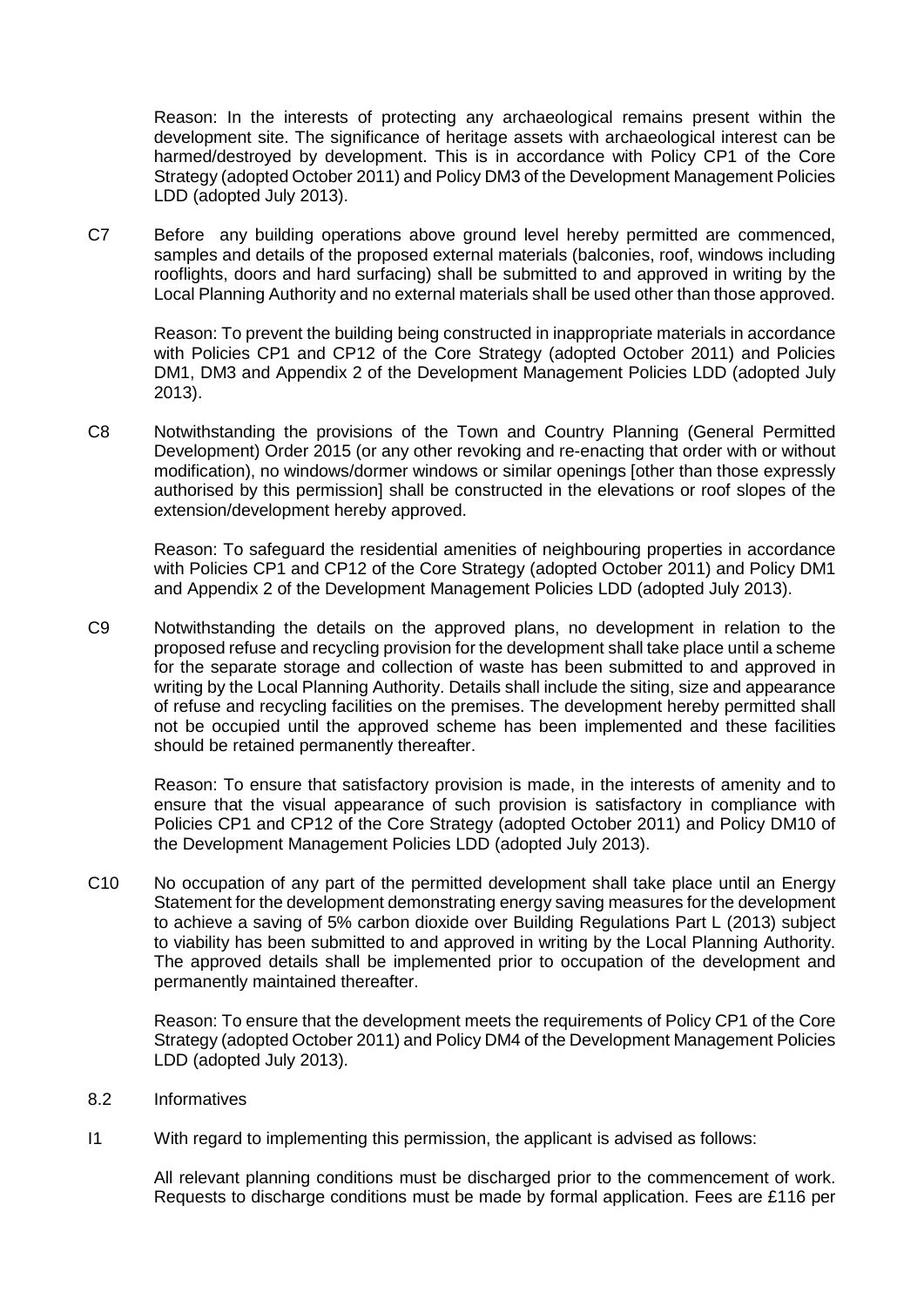request (or £34 where the related permission is for extending or altering a dwellinghouse or other development in the curtilage of a dwellinghouse). Please note that requests made without the appropriate fee will be returned unanswered.

There may be a requirement for the approved development to comply with the Building Regulations. Please contact Hertfordshire Building Control (HBC) on 0208 207 7456 or at buildingcontrol@hertfordshirebc.co.uk who will be happy to advise you on building control matters and will protect your interests throughout your build project by leading the compliance process. Further information is available at www.hertfordshirebc.co.uk.

Community Infrastructure Levy (CIL) - If your development is liable for CIL payments, it is a requirement under Regulation 67 (1) of The Community Infrastructure Levy Regulations 2010 (As Amended) that a Commencement Notice (Form 6) is submitted to Three Rivers District Council as the Collecting Authority no later than the day before the day on which the chargeable development is to be commenced. DO NOT start your development until the Council has acknowledged receipt of the Commencement Notice. Failure to do so will mean you will lose the right to payment by instalments (where applicable), lose any exemptions already granted, and a surcharge will be imposed.

Care should be taken during the building works hereby approved to ensure no damage occurs to the verge or footpaths during construction. Vehicles delivering materials to this development shall not override or cause damage to the public footway. Any damage will require to be made good to the satisfaction of the Council and at the applicant's expense.

Where possible, energy saving and water harvesting measures should be incorporated. Any external changes to the building which may be subsequently required should be discussed with the Council's Development Management Section prior to the commencement of work.

- I2 The applicant is reminded that the Control of Pollution Act 1974 allows local authorities to restrict construction activity (where work is audible at the site boundary). In Three Rivers such work audible at the site boundary, including deliveries to the site and running of equipment such as generators, should be restricted to 0800 to 1800 Monday to Friday, 0900 to 1300 on Saturdays and not at all on Sundays and Bank Holidays.
- I3 The Local Planning Authority has been positive and proactive in its consideration of this planning application, in line with the requirements of the National Planning Policy Framework and in accordance with the Town and Country Planning (Development Management Procedure) (England) Order 2015. The Local Planning Authority suggested modifications to the development during the course of the application and the applicant and/or their agent submitted amendments which result in a form of development that maintains/improves the economic, social and environmental conditions of the District.
- I4 Bats are protected under domestic and European legislation where, in summary, it is an offence to deliberately capture, injure or kill a bat, intentionally or recklessly disturb a bat in a roost or deliberately disturb a bat in a way that would impair its ability to survive, breed or rear young, hibernate or migrate, or significantly affect its local distribution or abundance; damage or destroy a bat roost; possess or advertise/sell/exchange a bat; and intentionally or recklessly obstruct access to a bat roost.

If bats are found all works must stop immediately and advice sought as to how to proceed from either of the following organisations: The UK Bat Helpline: 0845 1300 228 Natural England: 0300 060 3900 Herts & Middlesex Bat Group: www.hmbg.org.uk or an appropriately qualified and experienced ecologist.